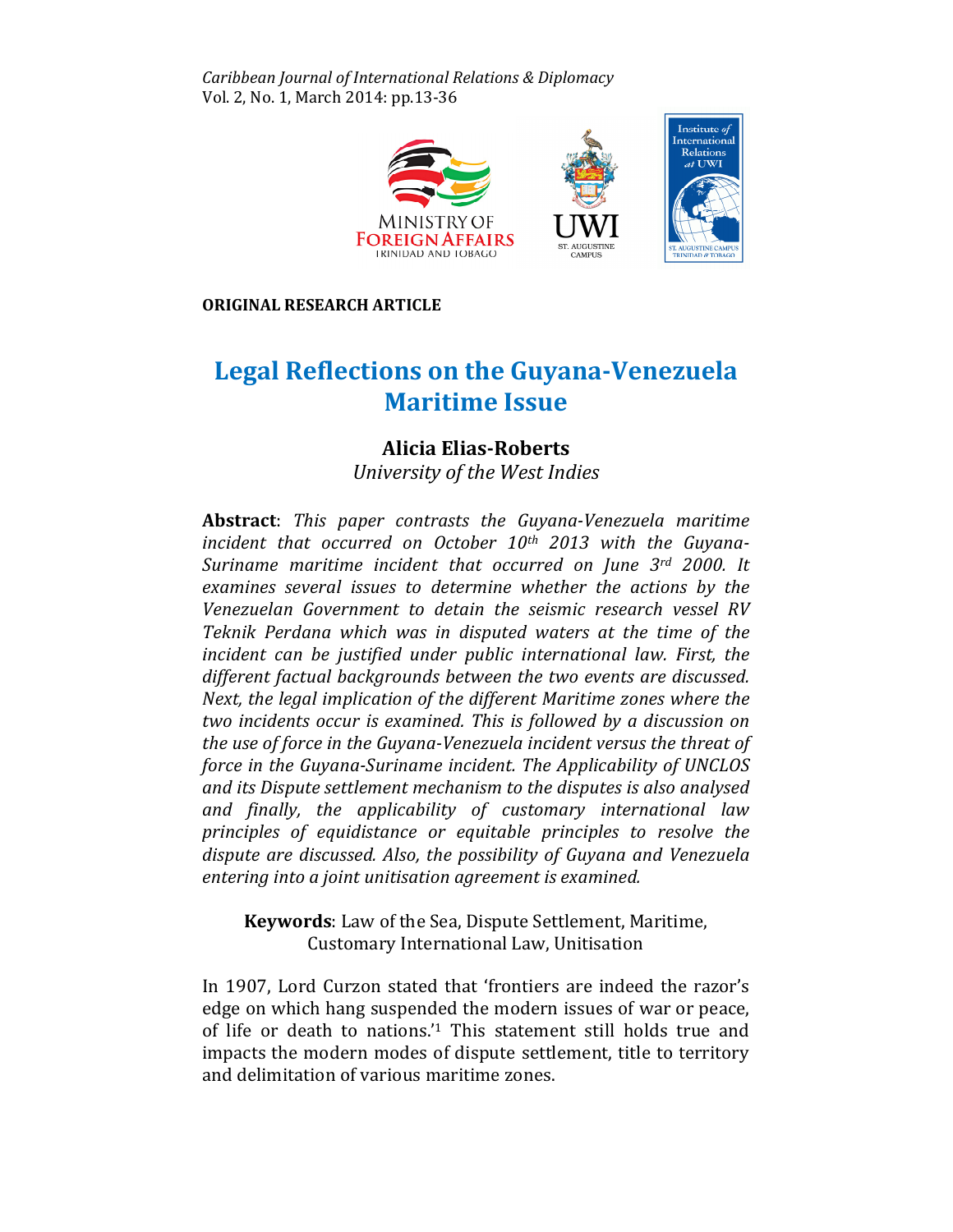There are many issues which surround the Guyana-Venezuela dispute which give it the potential to become a landmark case in disputed waters. The potential for oil and gas royalties and the fact that the international maritime boundaries which are linked to international territorial boundaries are not clearly established are issues not just of purely academic interest but arise in political and economic context. Also, the fact that Venezuela is not a party to the United Nations Convention on the Law of the Sea (hereinafter UNCLOS)2 and how this dispute will be resolved are also issues which are important and inextricably linked to the two country's current territorial identification. The same cannot be said for the Guyana-Suriname dispute which mainly concerned disputed maritime boundaries and the threat of the use of force. Guyana and Suriname did not have a dispute concerning title to any part of their territory. Also, both states are parties to UNCLOS and therefore their dispute was settled through one of the dispute settlement mechanism in place under the UNCLOS. The similarities between both the Guyana-Venezuela and Guyana-Suriname incidents are clear; Guyana is involved in both incidents and in both cases Guyana gave concessions to oil companies to explore for oil in maritime areas which turned out to be considered disputed waters, and in both cases, the other territories, Venezuela and Suriname raised disputes about whether Guyana has the sovereign right to exercise jurisdiction over the disputed waters.

The common features and areas of differences make this topic an interesting study to contrast the Guyana-Venezuela maritime incident which occurred on October  $10<sup>th</sup>$ , 2013 with the Guyana-Suriname incident which occurred on June 3rd, 2000. This contribution will focus on the way forward and identify where legal solutions may lie in the Guyana-Venezuela dispute with respect to dispute settlement, title to Essequibo and the delimitation of the maritime zones under public international law.

## DIFFERENT FACTUAL BACKGROUNDS

## The Guyana-Venezuela Relationship

The suspected presence of hydrocarbon reservoirs in the northeastern shoulder of South America since a discovery off nearby French Guiana in 2011 has caused oil companies to show an increasingly interest in exploring that area. Industry experts described the discovery as a game-changer for the region's energy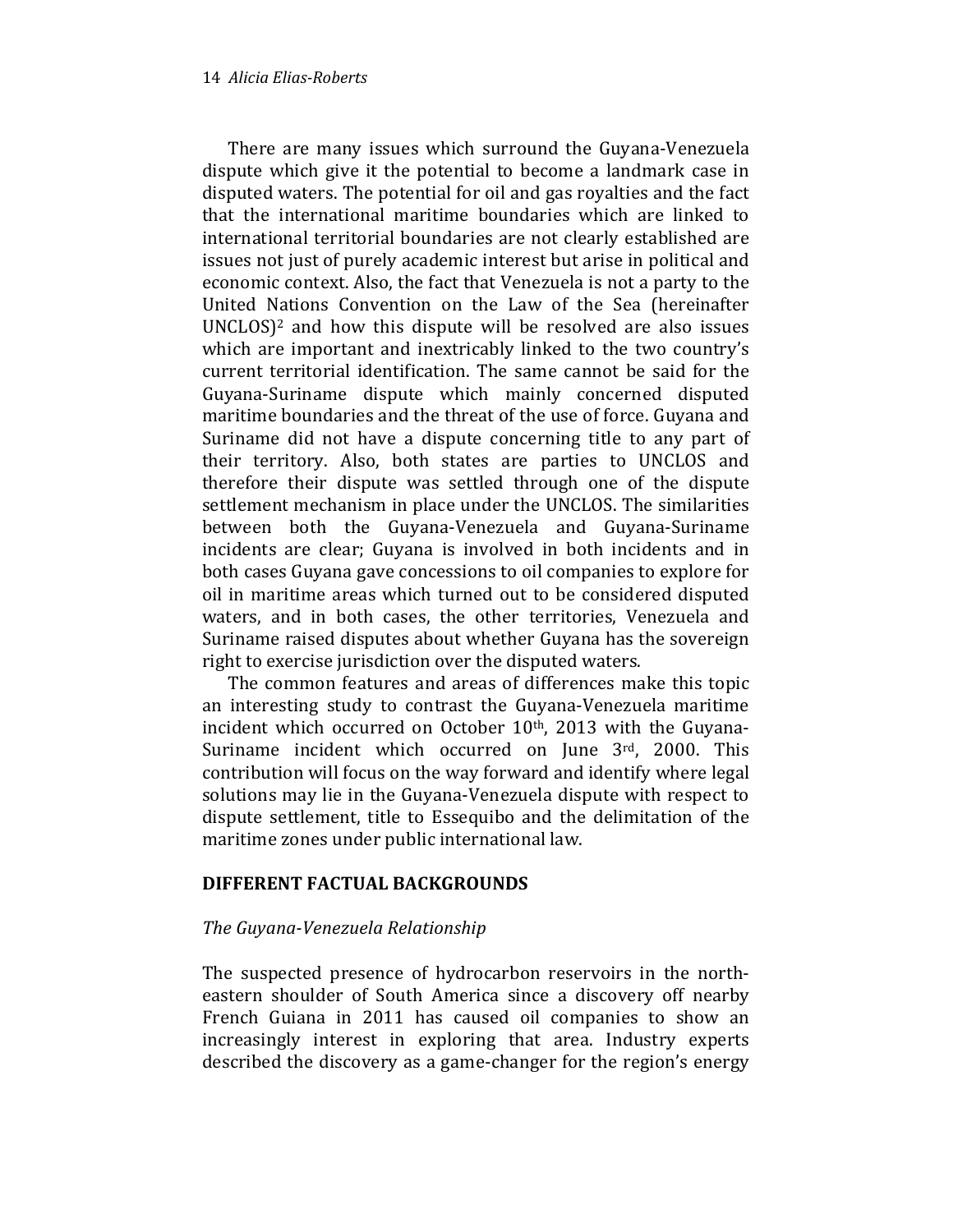prospects and this discovery lead up to the events surrounding the Guyana-Venezuela maritime incident which occurred on October 10th, 2013.

It must be highlighted that the disputed waters have its roots in a historical arbitral award which occurred in 1899.3 Venezuela and Guyana have long disputed about the legal title to the Essequibo region, and over legal rights to the ocean resources that lie offshore. Venezuela calls the Essequibo region and the bordering sea a 'reclamation zone' or the disputed territory but in practice Guyana exercises effective control over the territory. Guyana's effective occupation in no way diminishes Venezuela's claim based on uti possidetis, as Venezuela continues to issues map which show Essequibo as part of their territory.

When Guyana and Venezuela were colonies of the Netherlands and Spain respectively, the Essequibo River marked the border between the two. The Essequibo River now currently marks the border between the zone in reclamation and Guyana. The Dutch territory was signed over to Britain in 1814. The treaty agreement merged the various colonies into one country in 1831. However, in 1819, Jose Revenga, following Simon Bolivar's instructions, noted the number of British settlers living on the other side of the river and asked that they either cross over into Guyana, or live according to Venezuelan law, but the British continued to promote colonization of the area.<sup>4</sup>

About 20 years later, in 1840, it is reported that Britain published Guyana's boundaries, including the 'Schomburgk Line', which went well beyond the original Dutch occupation, and gave the UK control of the mouth of the Orinoco River. In contrast, Venezuela claims all of the area originally belonging to the Spanish colony.<sup>5</sup>

Venezuela severed relations with Britain in 1887, and in 1895, following Venezuela's request, the U.S. intervened in the issue, and an international arbitration tribunal ruled largely in favour of the British in 1899.<sup>6</sup> It accepted the Shomburgk Line, slightly modified, as the border. The modifications gave most of the territory and all of the gold mines to Britain and Venezuela only got control of the Orinoco River.

In 1949 information about fraudulent back room deals during the 1899 rulings was raised by Venezuela. Venezuela then claimed the arbitral award to be null and void and revived its claim to the disputed territory. From then to the current time Venezuela has raised the issue at various forums. At a meeting in Geneva in 1966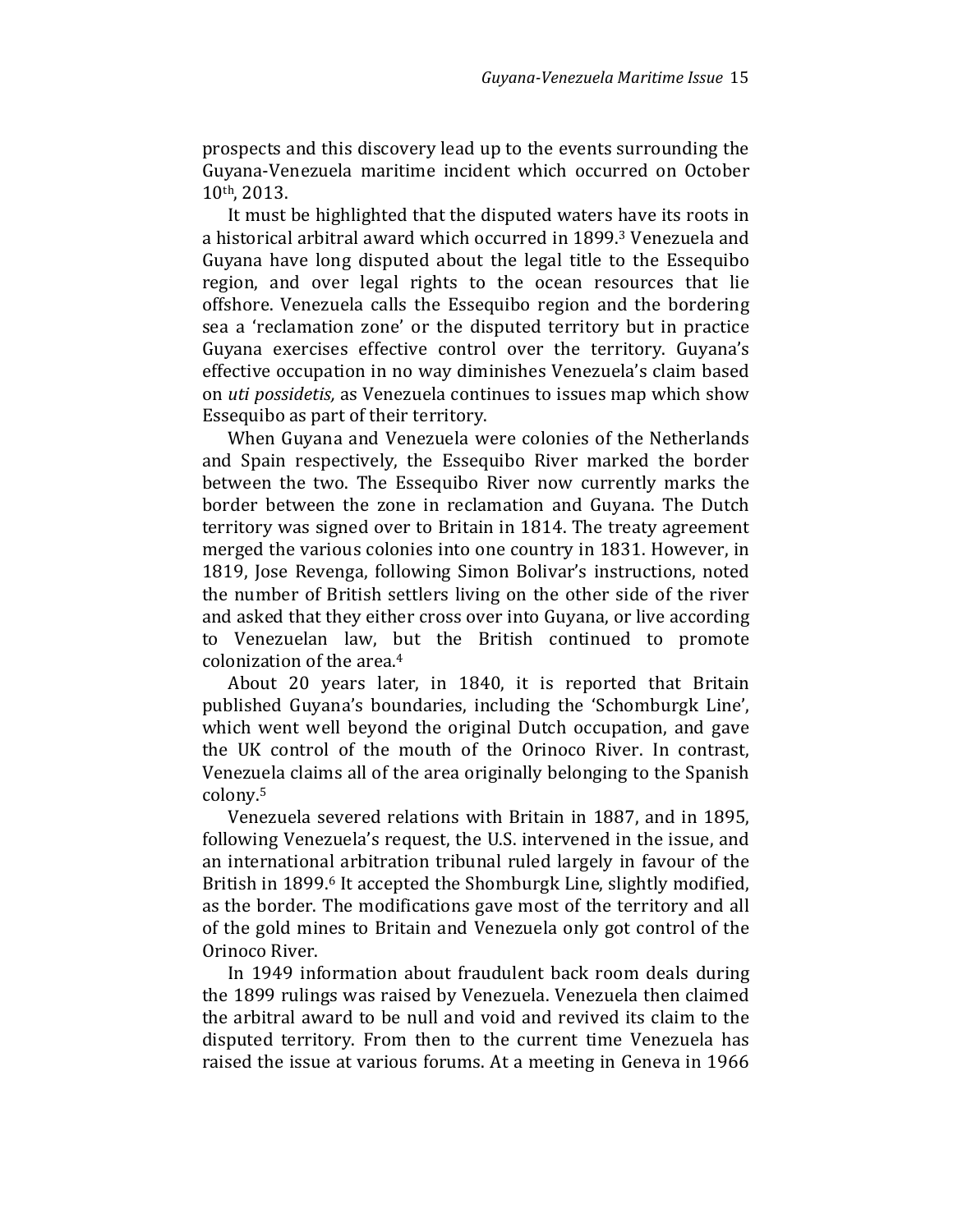when Guyana became independent, Britain and Venezuela agreed to receive recommendations from a representative of the United Nations Secretary General on ways to settle the dispute peacefully. The parties signed a treaty which established steps to resolve the dispute, but as Guyana obtained independence a few weeks later, talks had been deadlocked, notwithstanding the fact that it accepted Venezuela's contention. Mediation over the issue has been going on for decades. In February 1990 Guyana and Venezuela had agreed to the appointment of a special United Nations representative to mediate in their dispute over the Essequibo region. Currently, Guyana and Venezuela utilises the Good Officer Process is dealing with Venezuela's resuscitated claim to the Essequibo. The Good Office process under the United Nations traditionally developed in the area of the settlement of international disputes and today is commonly used in UN peacekeeping Operations around the world to encourage mediation and conciliation among local actors. In April 2010 Professor Norman Girvan of Jamaica was appointed by the United Nations Secretary General Ban Ki-moon as his Personal Representative on the Border Controversy between Guyana and Venezuela. Mr. Girvan's is currently the UN Good Officer for the Guyana-Venezuela border dispute and his role is to assist the two countries in resolving the dispute through dialogue. His appointment was done after there was a request from the parties to resume the Secretary-General's good offices, which were suspended in 2007 following the death of the Secretary-General's last Personal Representative, Oliver Jackman.

The territory remains under Guyanese authority and effective control, which is an important factor in determining title to the territory.7 As a result, it is important to note that Guyana currently exercises sovereignty over the disputed land territory. Admittedly, Venezuela's intervention was in the marine area, but Guyana continues to exercise sovereign control and effectively administer the disputed land area. It must also be highlighted that the uti possidetis supports Venezuela's claim. Uti possidetis is an important legal principle which provides that states emerging from the dissolution of a larger entity inherit as their borders those administrative boundaries which were in place at the time of independence.8 There are two sides to the dispute. Guyana's claim to the territory means that Venezuela's action in the incident described below was a violation of international law. On the other hand, Venezuela might claim that Guyana is threatening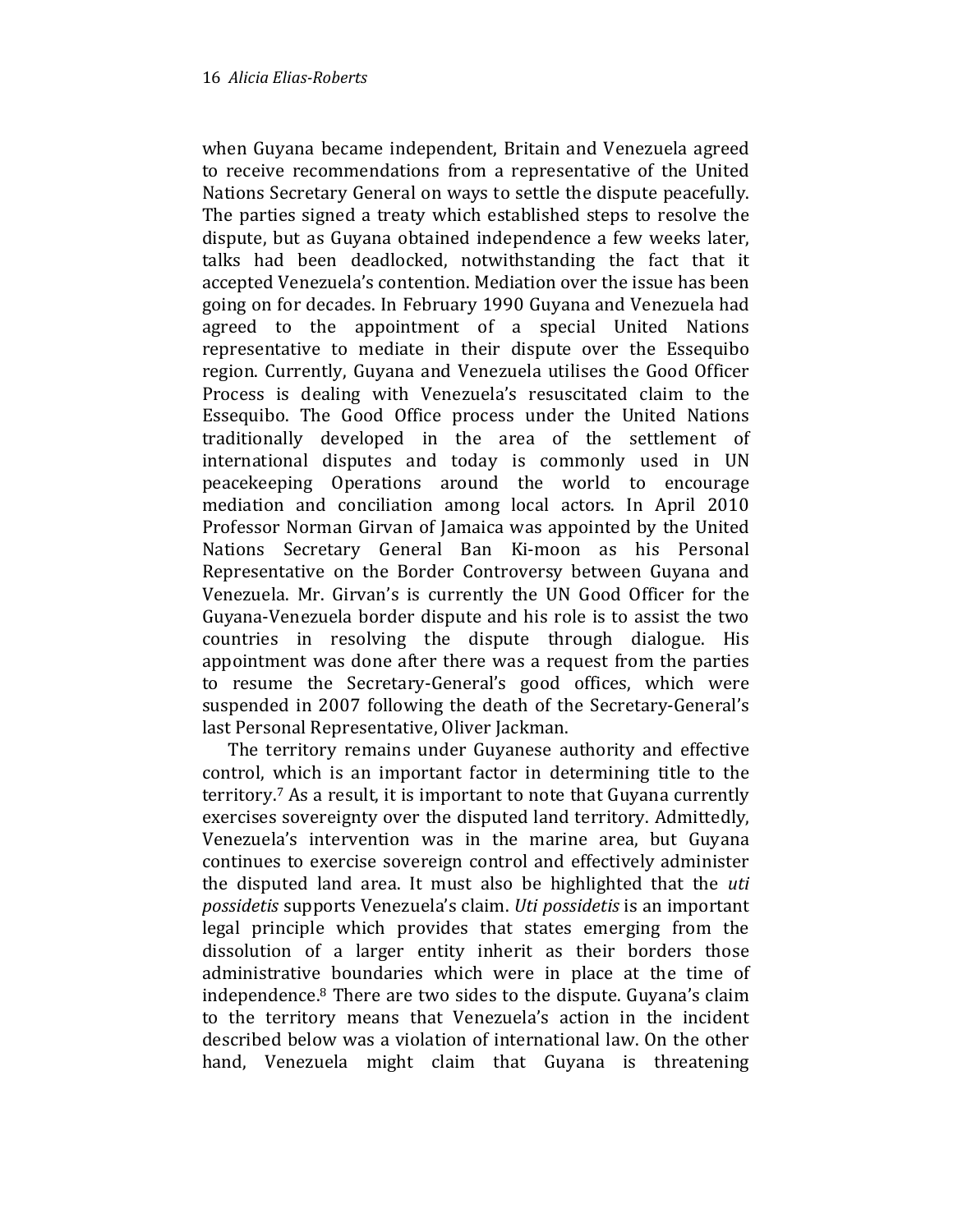Venezuela's inviolability of its border by possession and sovereign control over Essequibo and granting concession to oil companies to explore within its sea areas where Venezuela alone should exercise sovereign control.

#### The RV Teknik Perdana Maritime Incident

According various reports<sup>9</sup> on October 10<sup>th</sup>, 2013 an armed Venezuelan Navy vessel detained the seismic research vessel RV Teknik Perdana which was in disputed waters bordering Guyana and Venezuela.

The Teknik Perdana was contracted by Texas based Andarko Petroleum Inc. to search for oil off the Essequibo coast. Guyana awarded Anadarko Petroleum a deep-water, exploration license in June 2012 for a block named Roraima, but details of the concession have not been revealed. Anadarko has a petroleum prospecting licence to search for hydrocarbons in the Roraima block offshore Guyana. Anadarko Petroleum Inc. is the third-largest independent U.S. oil and natural gas producer.

The Ministry of Foreign Affairs in Guyana issued a statement which said that at approximately 16:00 hours on the day in question a Venezuelan armed naval vessel, the Yekuana, was trailing the seismic vessel, the RV Teknik Perdana.<sup>10</sup> The crew of the RV Teknik Perdana, explained to the crew of the Venezuelan vessel that they were conducting a multi-beam survey of the seafloor in Guyana's exclusive economic zone. The Venezuelan crew however insisted that the vessel was doing such work in Venezuela's exclusive economic zone and instructed that the vessel switch off its engines and shut down its seismic equipment.

The vessel was instructed to sail to the island of Margarita in Venezuela where the ship's Ukrainian captain was subsequently charged with violating Venezuela's exclusive economic zone. The crew and vessel were subsequently released.11 The 36 member crew included 5 Americans and a number of Russians and the vessel was Panamanian-flagged.

#### The Guyana – Suriname maritime incident $12$

The Guyana-Suriname incident occurred 13 years prior to the Guyana-Venezuela incident. On 3rd June 2000 Suriname patrol boats ordered the CGX oil rig and drill ship C.E. Thornton 'to leave the area within 12 hours or the consequences would be theirs.' C. E.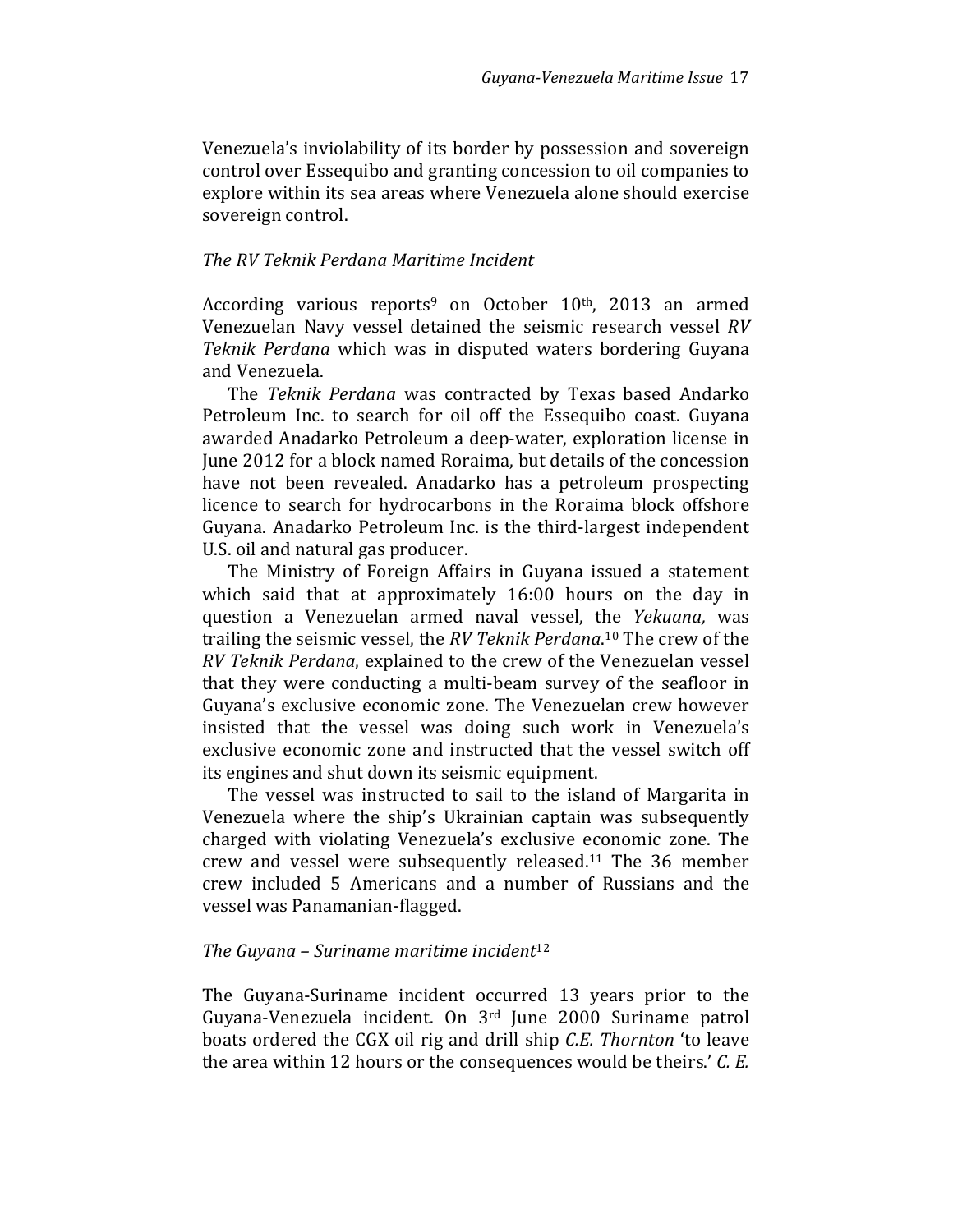Thornton was operating under a concession to a Canadian company granted by Guyana in the continental shelf area, which is a maritime area disputed by the two states.

Prior to this incident, it must be appreciated that both Guyana and Suriname had attempted to arrive at provisional arrangements in the area. The efforts appear to have started in 1989. A Joint Communiqué dated 25 August 1989 between the President of Suriname and the President of Guyana stated that the two Presidents expressed concern over the potential for disputes 'with respect to petroleum development within the area of the North Eastern and North Western Seaward boundaries of Guyana and Suriname respectively'.<sup>13</sup> The parties agreed that pending settlement of the boundary question, representatives of the Agencies responsible for petroleum development within the two countries should agree on modalities which would ensure that the opportunities available within the disputed area could be jointly utilised. Further, the Presidents agreed that concessions already granted in the disputed area would not be disturbed.

The 1989 agreement led to the 1991 'Memorandum of Understanding – Modalities for Treatment of the Offshore Area of Overlap between Guyana and Suriname' (the 'MOU').14 However, it was later claimed by the representatives negotiating the MOU that they lacked the authority to negotiate an agreement on the actual utilisation of resources in the disputed area. The MOU was therefore limited in scope: it applied only to one Guyanese oil concession from 1988, and provided that further discussions would have to occur if the concession holder made any discoveries. Also, the MOU provided hat representatives of both governments would meet within thirty days to conclude discussions on modalities for joint utilisation of the disputed area awaiting a final boundary agreement. The parties, however, never met within the 30 days deadline. In 1994, Guyana submitted a new draft of proposed 'Modalities for Treatment of the Offshore Area of Overlap between Guyana and Suriname.' However, Suriname never responded to the proposal. Over the following years, the parties did not engage in any further discussions on the topic despite certain efforts by Guyana to start the discussion process. There were also indications that the already limited 1991 MOU was disavowed by Suriname during that time.<sup>15</sup>

For these reasons the Guyana-Suriname Maritime Boundary Arbitration Award (Arbitral Tribunal) held that the evidence demonstrates that both Guyana and Suriname had failed to fulfil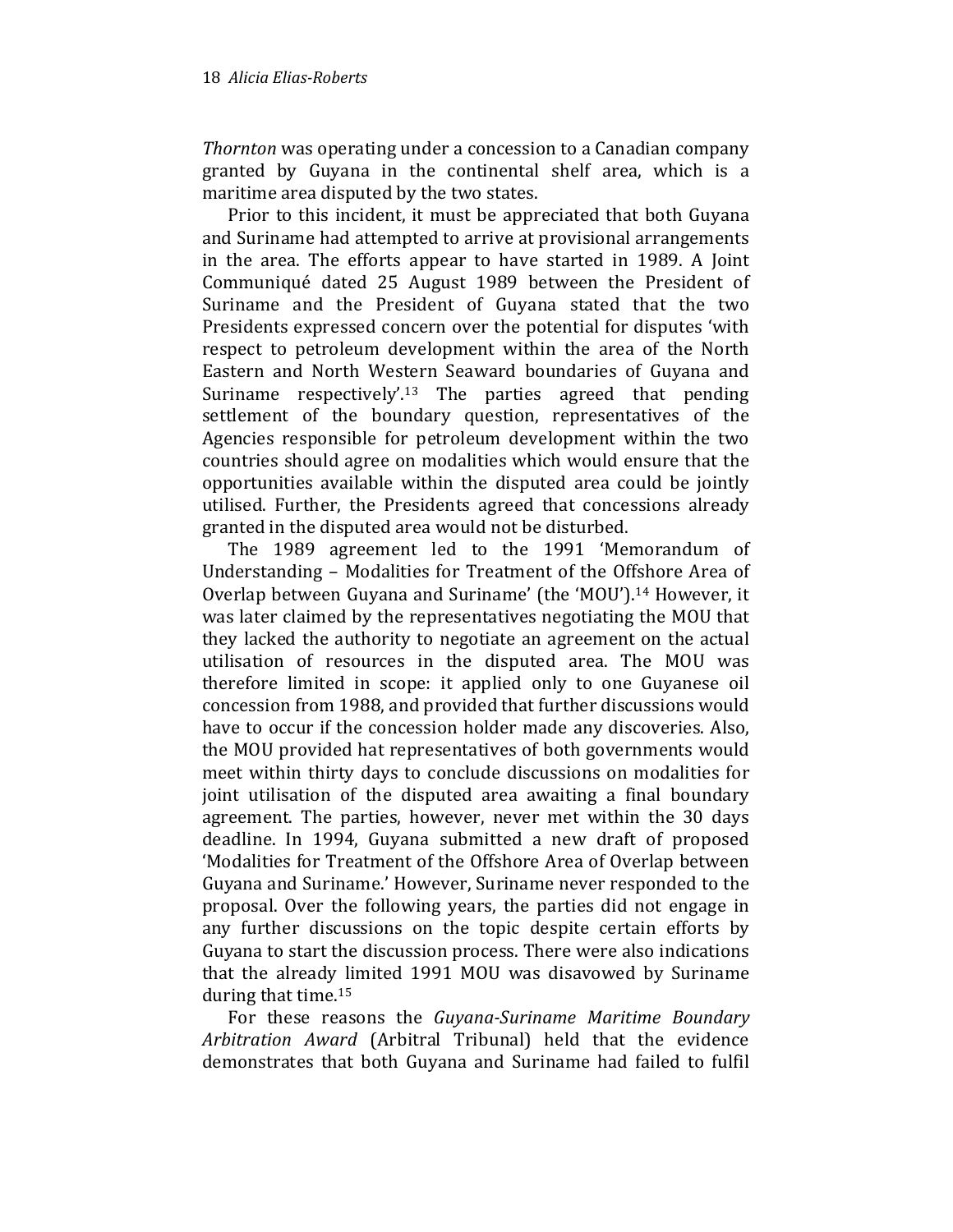their obligation to make every effort to enter into provisional arrangements relating to exploratory activities in the disputed area.16 Further, the tribunal held that although this alone cannot form the basis of a finding that Suriname violated the Convention, Suriname's subsequent conduct, which was consistent with its pre-1998 conduct, did constitute a failure to meet its obligations under Articles 74(3) and 83(3) and constituted a violation of the UNCLOS.<sup>17</sup>

Article 73 of UNCLOS provides for the enforcement of laws and regulations of the coastal State and states:

1. The coastal State may, in the exercise of its sovereign rights to explore, exploit, conserve and manage the living resources in the exclusive economic zone, take such measures, including boarding, inspection, arrest and judicial proceedings, as may be necessary to ensure compliance with the laws and regulations adopted by it in conformity with this Convention.

2. Arrested vessels and their crews shall be promptly released upon the posting of reasonable bond or other security.

3. Coastal State penalties for violations of fisheries laws and regulations in the exclusive economic zone may not include imprisonment, in the absence of agreements to the contrary by the States concerned, or any other form of corporal punishment.

4. In cases of arrest or detention of foreign vessels the coastal State shall promptly notify the flag State, through appropriate channels, of the action taken and of any penalties subsequently imposed.

Also, article 83 of UNCLOS provides for the Delimitation of the continental shelf between States with opposite or adjacent coasts and states that:

1. The delimitation of the continental shelf between States with opposite or adjacent coasts shall be effected by agreement on the basis of international law, as referred to in Article 38 of the Statute of the International Court of Justice, in order to achieve an equitable solution.

2. If no agreement can be reached within a reasonable period of time, the States concerned shall resort to the procedures provided for in Part XV.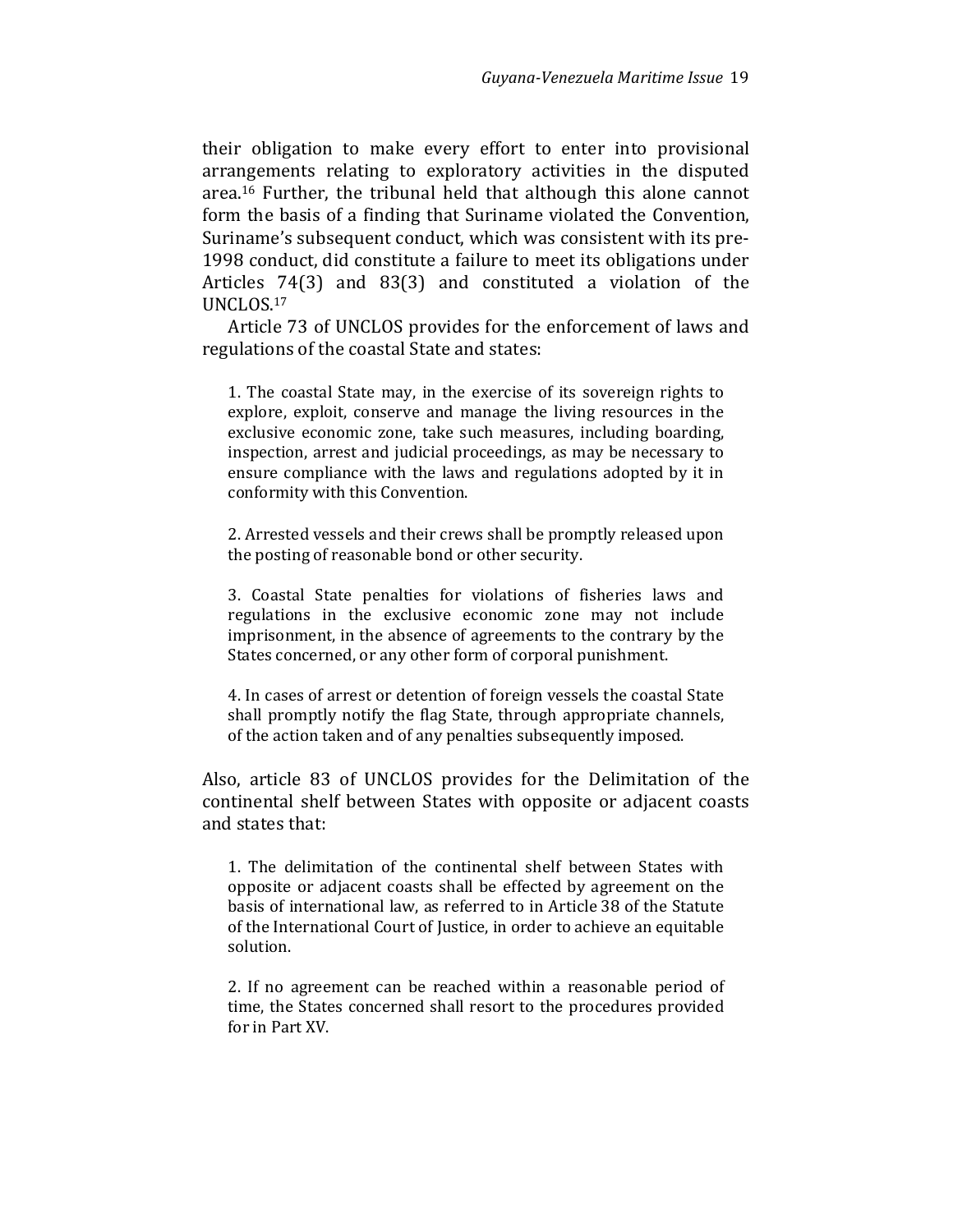3. Pending agreement as provided for in paragraph 1, the States concerned, in a spirit of understanding and cooperation, shall make every effort to enter into provisional arrangements of a practical nature and, during this transitional period, not to jeopardize or hamper the reaching of the final agreement. Such arrangements shall be without prejudice to the final delimitation…

Indeed, in the build-up to the CGX incident of 3 June 2000, Suriname did not fulfil its obligation to make every effort to enter into provisional arrangements relating to the exploratory activities of Guyana's concession holder CGX. According to the reported facts, while CGX was conducting seismic testing in the disputed area, in 1999 it had publicly announced that it had received approval from Guyana for its drilling programme, and later the company announced a drilling schedule. Less than three weeks after the last announcement, which occurred on 10 April 2000, it appeared that 'the drilling plans had become known in Suriname via the 'grapevine'.' Suriname's first reaction was an attempt at diplomacy. This came in the form of a diplomatic note dated 10 May 2000, in which Suriname cautioned Guyana against its proposed course of conduct. Guyana responded on 17 May 2000, asserting that all activities were taking place within Guyanese territory. Suriname then issued a note verbale objecting to the planned drilling, insisting on termination of all activities in the disputed waters, and informing Guyana of its intention to 'protect its territorial integrity and national sovereignty'.18 On 2 June 2000, hours before the CGX incident occurred, Guyana invited Suriname to 'send a high level delegation to Georgetown within twenty-four hours to commence dialogue' on matters relating to the maritime boundary.<sup>19</sup>

According to reports, the CGX rig operators were sufficiently threatened by Suriname's actions that a return to the area was considered unsuitable and subsequent intimidation of the licensee Esso E & P Guyana similarly prevented its continued operations and caused it to terminate all exploration activities in its Guyanese concession area. It was also reported that Suriname threatened Maxus, the licensee from Guyana, with respect to operations in the disputed area and that this in turn caused Maxus not to carry out further exploration in the area of its concession.

## The contrast between the two maritime events

It is important to highlight the different factual background between the two incidents since the historical relations that led up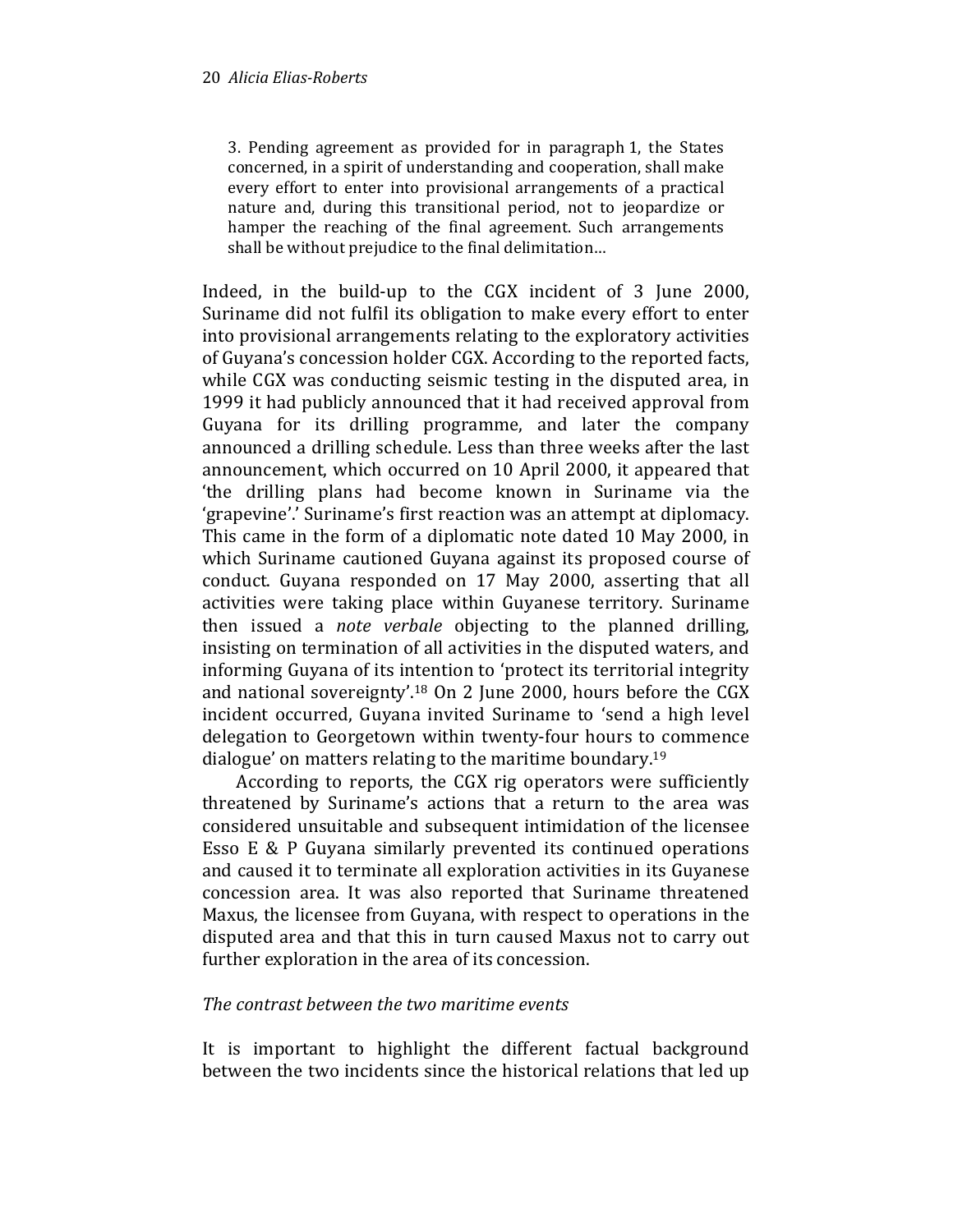to the two incidents give an understanding of the context in which the disputes arise. From the brief overview of Guyana's foreign relations with Venezuela and the historical claim to Essequibo, this paints an important picture of the build-up to the maritime incident. It must be pointed out that Venezuela's claim to Essequibo would affect their delimitation of the Exclusive Economic Zone (EEZ). The delimitation of the EEZ is directly related to the coastal state's title to territory and its baseline. The EEZ encompasses both the water column and the submarine up to a distance of 200 nautical miles measured from the baseline from which the territorial sea is measured. On the other hand, in the Guyana-Suriname incident wider maritime delimitation issues were resolved and the line adopted by the tribunal to delimit the parties' continental shelf and EEZ follows an unadjusted equidistance line. The equidistance line for delimitation will he discussed below.

Importantly, there was no attempt by Venezuela to resolve the dispute through diplomatic channels. The use of force to detain the vessel and arrest the captain was a strong signal that any action by Guyana which displays control over the area would not be tolerated. It also sent a message to other potential investors that the area is hotly disputed. In contrast, the Guyana-Suriname incident saw several attempts at negotiation. Prior to the threat to use force Suriname and Guyana had diplomatic exchanges to resolve the dispute. The relations between Guyana and Suriname appears to be more in accordance with international norms concerning the maintenance of peace and security in the South American region while the actions by Venezuela display a violation of several customary international law principles such as the prohibition on the use of force, the obligation to respect the sovereignty, integrity, and territorial inviolability of states, as well as the obligation to promote the peaceful settlement of disputes.

#### THE DIFFERENT MARITIME ZONES

International law parcels the sea into various zones in which States enjoy a variety of jurisdictional competences. Generally, the further from the coast you go the area of the jurisdiction or control of the coast state becomes more limited. In this regard, the law regulating the sea provides in a complex yet subtle manner an interesting contrast to the rather absolutist approach to sovereignty and jurisdiction which are common in other areas of international law.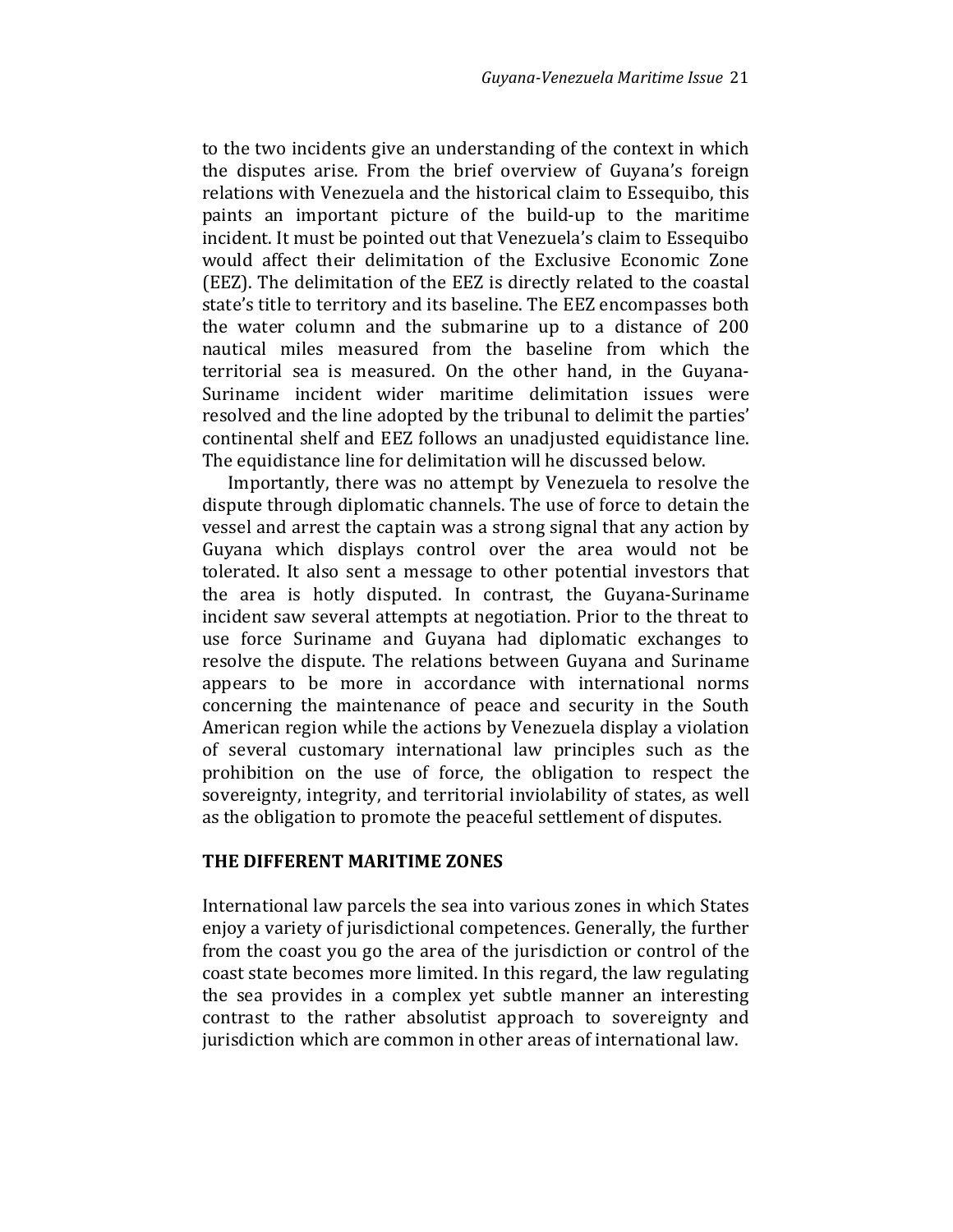## Overview of UNCLOS

The legal implications of the different maritime zones where the incidents occur are important as United Nations Convention on the Law of the Seas (UNCLOS)<sup>20</sup> provides different freedoms and modes of regulatory controls by the coastal state based on the zone where the incident occurs. In the Guyana–Venezuela incident the EEZ was involved while the continental shelf was involved in the Guyana-Suriname incident. This has implications under the UNCLOS and customary international law because of the limitations on the jurisdiction that the coastal state can exercise in the various zones.

An understanding of the modern law in this area depends on an understanding of the history of it.<sup>21</sup> After nine long years of negotiation UNCLOS was adopted in 1982 and entered into force on 16th November 1994.22 It is an international treaty that provides a comprehensive regulatory framework for the use of the world's seas and oceans, inter alia, to ensure the conservation and equitable usage of resources and the marine environment and to ensure the protection and preservation of the living resources of the sea. UNCLOS also addresses such other matters as sovereignty, rights of usage in maritime zones, and navigational rights. It replaces the four previous Geneva Conventions of 1958 that were believed to be inadequate.<sup>23</sup> Although the Geneva Conventions were a considerable achievement, they did not settle questions relating to the territorial sea, continental shelf and various fishing rights. The development of new techniques of underwater oil and other mineral exploitation also made it necessary to have a new convention regulating the sea. Importantly, most post-colonial states had had no say in the drafting of the Geneva Conventions of 1958 and this led to call for a United Nations Conference on the Law of the Sea.

As of December 4th, 2013 UNCLOS has 166 parties, but Venezuela is not a party. On the other hand, both Guyana and Suriname are parties to UNCLOS: Guyana signed the UNCLOS on December 10th, 1982 and ratified it on November 16th, 199324 and Suriname signed the UNCLOS on December 10, 1982 and ratified it on July 9th, 1998.<sup>25</sup>

Interesting, the United States of America is also not a party to UNCLOS. It has been stated that if the U.S. accedes to UNCLOS, it may be subjected to huge economic loss and that the convention's mandatory dispute mechanisms will result ultimately in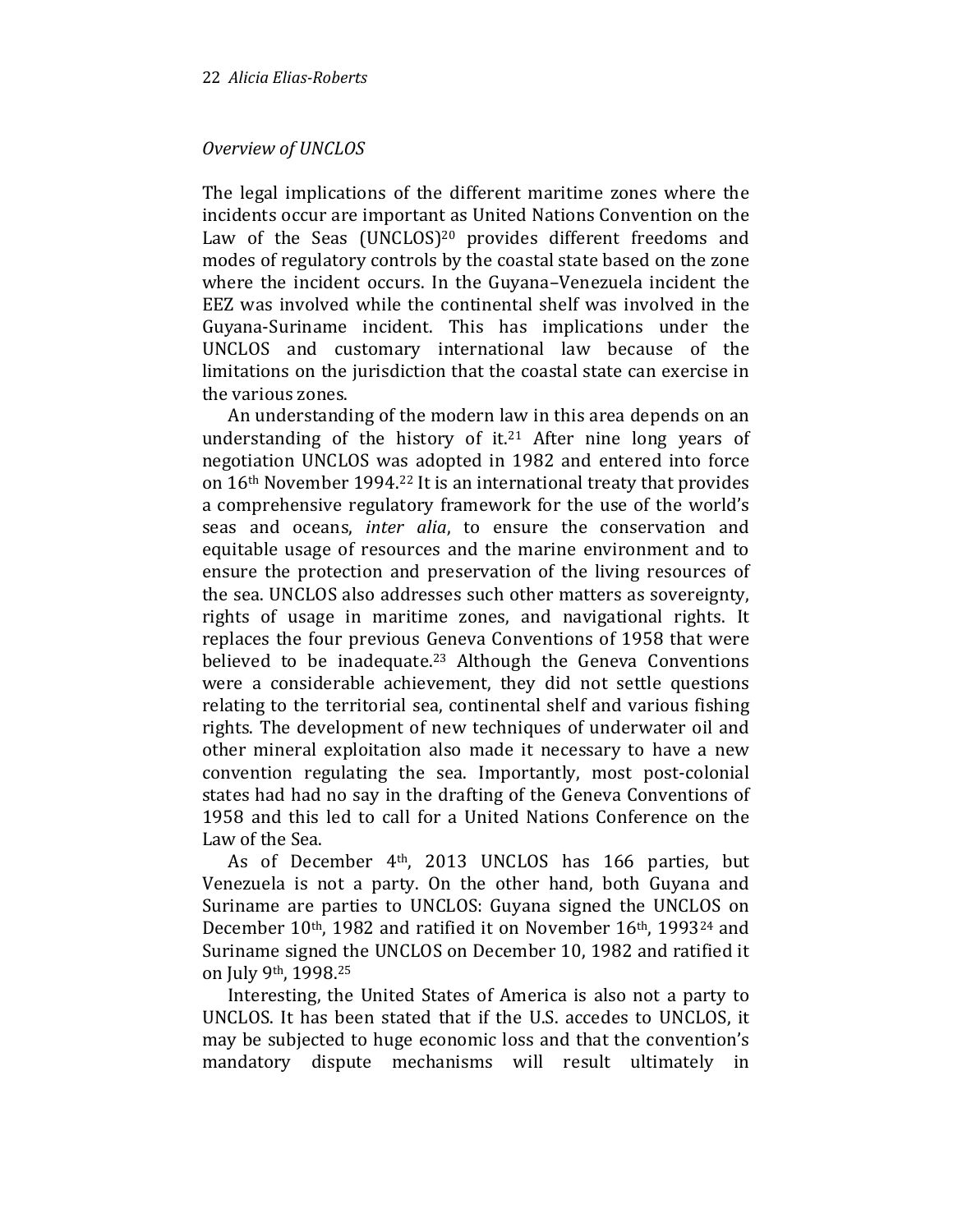troublesome and costly lawsuits and adverse judgments if the United States is deemed to have 'violated' the convention—most likely when the United States has acted in its own best interests.<sup>26</sup> Maybe Venezuela is influenced by considerations of a similar nature to the US and hence it has opted not to become a party to UNCLOS.

Under the UNCLOS the sea has been divided up into sections or areas with a different legal status and consequently involving different rights and powers of States. Some of the provisions of UNCLOS are considered to reflect customary international law, while others are a mixture of emerging rules leading to the progressive development of customary international law. This means that states such as the USA and Venezuela will be bound by some of rules stipulated under UNCLOS because it merely codified existing customary law which existed before it or crystallised or settle the law which is now customary international law.<sup>27</sup>

#### Territorial Sea

Article 3 of UNCLOS provides that States have the right to establish the breadth of their territorial sea up to a limit not exceeding 12 n.m. from the baselines. Within the territorial sea the coastal state enjoys sovereignty, subject to the right of innocent passage of foreign merchants' ships and warships. The provisions under UNCLOS reflect the dominant view and customary international law that the coastal state jurisdiction automatically extends to the territorial sea, with the logical corollary that the entire body of state law applies there.

## Contiguous Zone

This zone goes beyond the territorial sea and can extend up to 24 n.m. from the baselines. In this zone the coastal state may 'prevent' and 'punish' infringements of its customs, fiscal, immigration, or sanitary regulations committed within its territory or its territorial sea.28 The rights of the coastal state implies that it can both prevent ships from entering its territorial waters if they are suspected of engaging in prohibited activities, and arrest vessels that have already perpetrated offences in its territorial waters. The ability to 'punish' means that vessels that have committed offences outlined in the Convention within the territory of the State may be arrested even though they have left the territorial seas. The ability to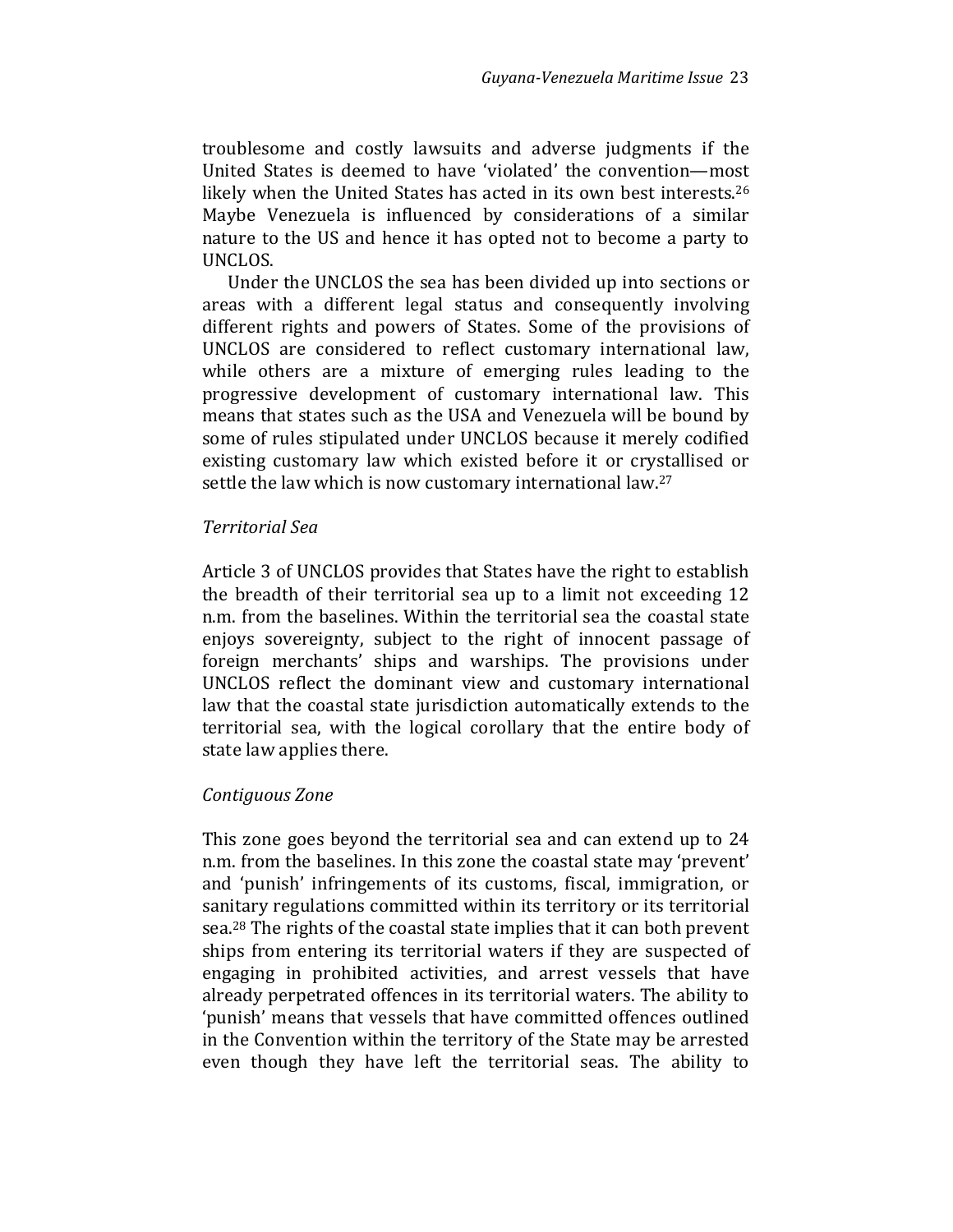'prevent' means that a state might stop a vessel from entering its waters when it has reason to believe that an offence outlined in the Convention would be committed should that vessel enter. This provision is obviously open to abuse and there is the tendency for States to assert jurisdiction for a more ambitious range of matters than those mentioned in the convention provisions.

## The Exclusive Economic Zone (EEZ)

This is an area beyond and adjacent to the territorial sea, that may extend up to 200 miles from the baselines from which the breadth of the territorial sea is measured. The EEZs were introduced to halt the increasingly heated clashes over fishing rights, although oil was also becoming important. Foreign nations have the freedom of navigation and over flight, subject to the regulation of the coastal states. In this zone, the coastal state may not prevent foreign states their right to lay pipelines and cables.

In this area the coastal state enjoys sovereign rights in some specific matters, namely only for the purpose of exploring, exploiting, conserving, and managing living and non-living natural resources.29 In addition, it has jurisdiction over artificial islands, installations and infrastructure, marine scientific research, and the protection and preservation of the marine environment. The provisions regulating the EEZ are known to reflect customary international law. As a consequence of its rights over the zone, the coastal state has broad legislative powers relating to such zone, Under Article 62 (4) of the UNCLOS, a coastal state may issue laws and regulations which must however be consistent with the provisions of the zone contained in the Convention on a wide range of matters, such as (a) licensing of fishermen, fishing vessels and equipment, including payment of fees and other forms of remuneration, which, in the case of developing coastal States, may consist of adequate compensation in the field of financing, equipment and technology relating to the fishing industry.<sup>30</sup>

The interpretation of the coastal states jurisdiction in the EEZ is not without difficulty. It is notable that in the Franco-Canadian Fisheries Arbitration  $(1986)^{31}$  that a ship engaged in fish processing in the EEZ was not subject to the jurisdiction of the coastal State for fish processing did not come within the purview of the matters over which that State had jurisdiction.

In another example, in 1977 Guinea arrested in its exclusive economic zone the Saiga, a vessel belonging to St Vincent and the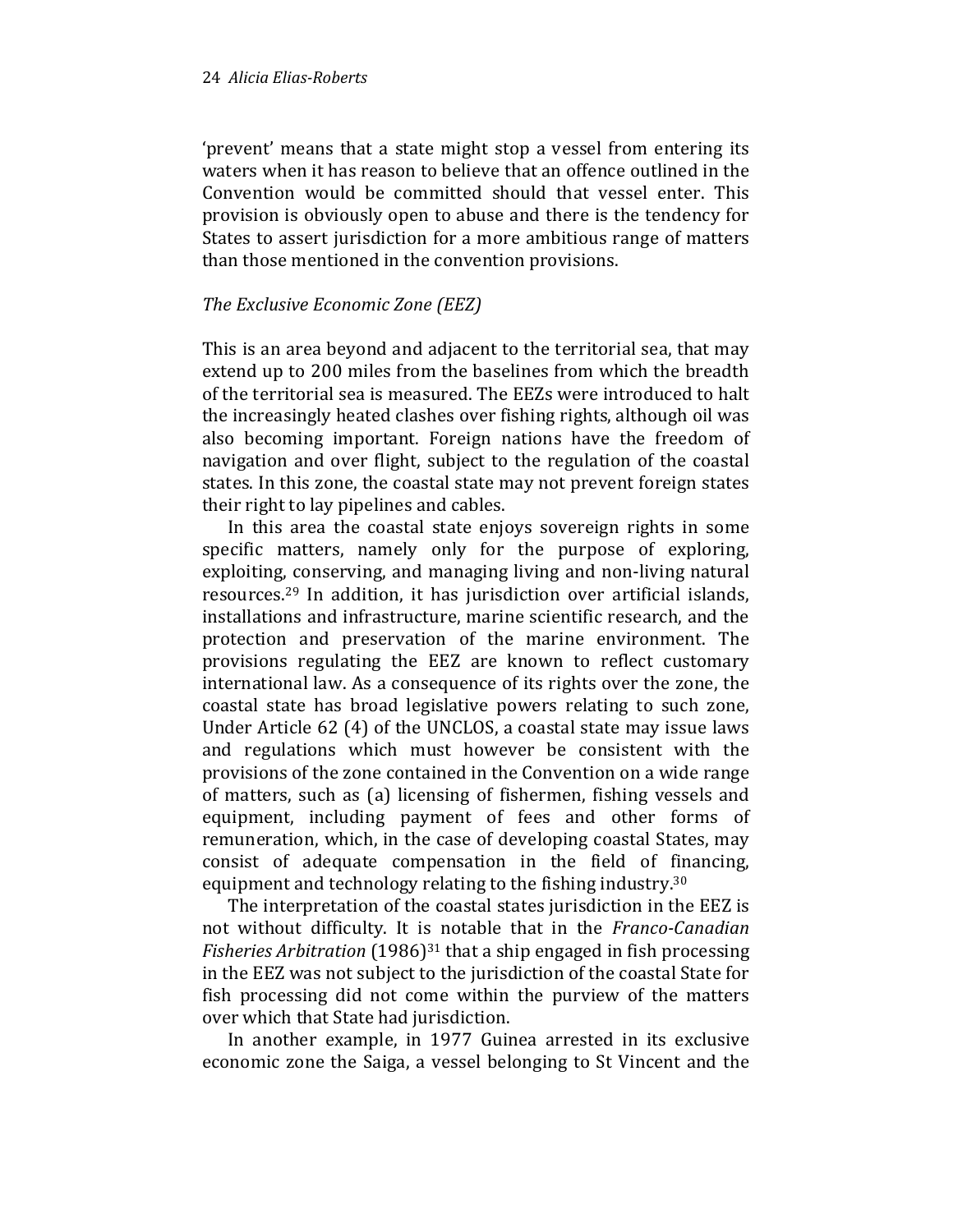Grenadines, claiming that it has the right to do so because the ship had been supplying gas oil to other fishing vessels, thus avoiding paying customs duties. The International Tribunal for the Law of the Sea, in the  $M/V$  Saiga (no. 2)<sup>32</sup> case held that in the area under consideration, the coastal state has jurisdiction to apply customs law and regulations in respect of artificial islands, installations and structures (Art 60 (2)). In the view of the Tribunal, the Convention does not empower a coastal state to apply its customs law in respect of any other parts of the EEZ.<sup>33</sup> It therefore held Guinea to be in breach of the Convention. The Tribunal also held that Guinea's use of force in stopping and arresting the Saiga was excessive. In the Tribunal's view:

Although the Convention does not contain express provisions on the use of force in the arrest of ships, international law, which is applicable by virtue of Art 293 of the Convention, requires that the use of force must be avoided as far as possible and, where force is unavoidable, it must not go beyond what is reasonable and necessary in the circumstances. Considerations of humanity must apply in the law of the sea, as they do in other area of international law.<sup>34</sup>

## Application of UNCLOS to the Guyana-Venezuela and Guyana-Suriname Incidents

In light of the foregoing, Guyana and Suriname are bound by the treaty provision of UNCLOS. However, while Venezuela is not bound by the provisions of UNCLOS, some of the provisions of UNCLOS reflect customary international law and Venezuela is bound by the customary international law principles. One such customary international law principles concern the prohibition on the use of force in the EEZ. Therefore, Venezuela's action on October  $10<sup>th</sup>$ , 2013 was in excess of the powers provided under UNCLOS as well as customary international law. It is further submitted that Venezuela's act went beyond what is reasonable and necessary in the circumstances.

It must be noted that the Guyana–Suriname incident concerned the Continental shelf. This area is defined as the natural prolongation of the land territory to the continental margin's outer edge, or 200 nautical miles from the coastal state's baseline, whichever is greater. A state's continental shelf may exceed 200 nautical miles until the natural prolongation ends. However, it may never exceed 350 nautical miles from the baseline; or it may never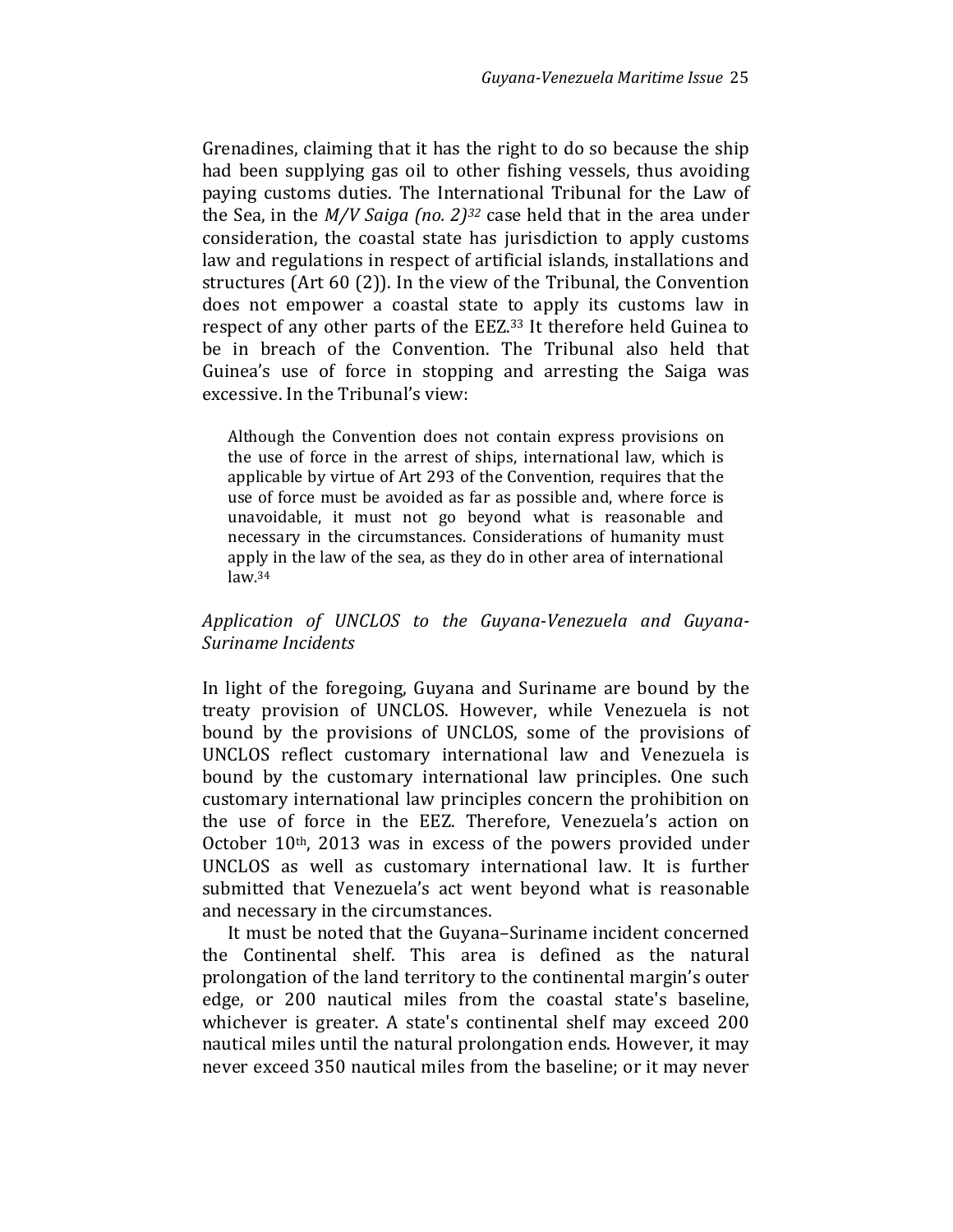exceed 100 nautical beyond the 2,500 meter isobath (the line connecting the depth of 2,500 meters).<sup>35</sup>

The Coastal states have sovereign rights limited to certain specific activities: to explore and exploit the natural resources in the continental shelf- essentially, oil and fishing resources. The North Sea Continential Shelf cases recognized the right of coastal states to exploit their natural resources in the continental shelf as a part of customary international law.<sup>36</sup>

## USE OF FORCE

In the Guyana-Suriname incident the Arbitral Tribunal viewed the statement by Suriname patrol boats 'to leave the area within 12 hours or the consequences would be theirs' as a threat of the use of force in breach of Art 2(4) of the UN Charter and presumably as being inconsistent with the purposes of the United Nations which include the settlement of disputes by peaceful means. Recall that Suriname officials had ordered the CGX oil rig and drill ship C.E. Thornton operating under a concession to a Canadian company granted by Guyana in a continental shelf area disputed by the two states to leave the area. The Tribunal stated that the expulsion from the disputed area of the CGX oil rig and drill ship C.E. Thornton by Suriname on  $3<sup>rd</sup>$  June 2000 constituted a threat of the use of force in breach of the Convention, the UN Charter, and general international law.<sup>37</sup>

## Use of force in the Guyana-Venezuela incident

In the Guyana-Venezuela incident there was more than a threat of the use of force but actual arrest and detention. Recall that the ship's Ukrainian captain was charged with violating Venezuela's exclusive economic zone and the vessel was detained, even though they were subsequently released. One might argue that while Venezuela has an existing claim to Essequibo the use of force in this incident was excessive since no attempt was made resolve the differences through diplomacy and dialogue.

On the other hand, in the Guyana-Suriname incident at first there was an attempted to resolve the conflict through diplomatic channels and then Suriname threatened the CGX oil rig and drill ship *C.E. Thornton* to use force. This leaves an impression that relations between Guyana and Venezuela are hostile as there was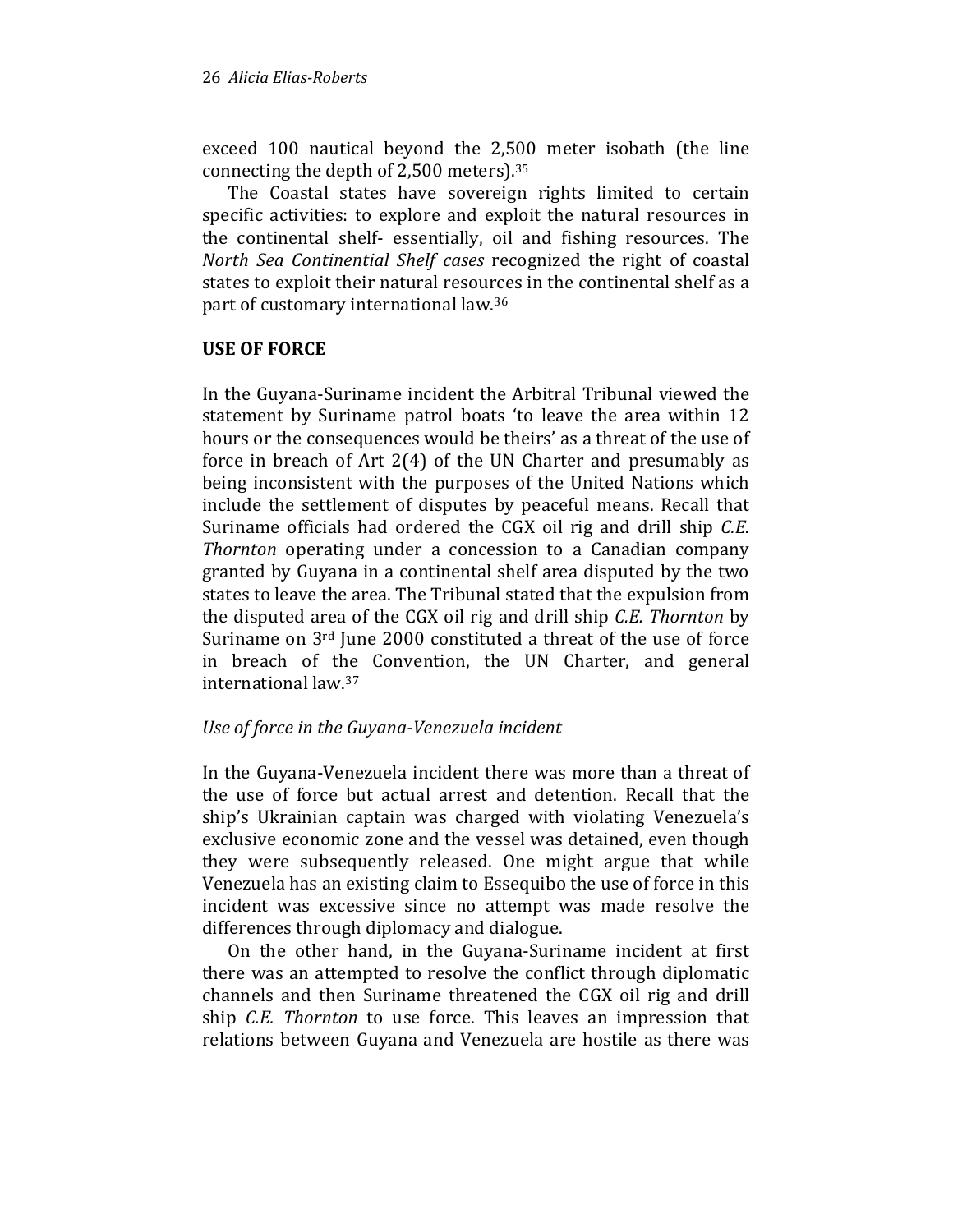no attempt at diplomatic resolution or to use force or acts of aggression as a last resort in the Guyana-Venezuela incident.

What is more interesting is that both Guyana and Venezuela are members of the Organisation of American States (OAS) and the Union of South American Nations (UNASUR), and both of these organisations declare in their constitutive treaties and various declarations and resolutions that they were established to promote the peaceful settlement of disputes. Among the objectives of these two regional organisations includes the maintenance of peace and security in the region, unlimited respect for sovereignty, integrity and territorial inviolability of states, promotion of the peaceful settlement of disputes and to safeguard the full force of international law in conformity with the principles and standards of the UN Charter.

Thus, the actions by Venezuela including the use of force and demonstration of some form of military aggression or threats to the territorial stability, sovereignty and integrity of Guyana might be frowned upon by members of the OAS and UNASUR. Not only is the use of force or the threat of the use of force prohibited by treaties, by this is recognised as a principle of customary international law.

## APPLICABILITY OF UNCLOS AND ITS DISPUTE SETTLEMENT PROVISIONS

#### Guyana-Suriname Dispute Settlement

Both Guyana and Suriname are parties to UNCLOS. Therefore in the Guyana-Suriname incident, this dispute was resolved through an Arbitral Tribunal constituted pursuant to Article 287, and in accordance with Annex 7 of the UNCLOS.

UNCLOS provides under Part XV various rules for the peaceful resolution of disputes between State Parties arising out of the interpretation or application of UNCLOS. Under Article 287(1) of UNCLOS, when signing, ratifying, or acceding to UNCLOS, a State party may make a declaration choosing one or more of the following means for settling disputes including the International Tribunal for the Law of the Sea (ITLOS) in Hamburg, Germany; the International Court of Justice in The Hague, The Netherlands; ad hoc arbitration (in accordance with Annex VII of UNCLOS); or a 'special arbitral tribunal' constituted for certain categories of disputes (established under Annex VII of UNCLOS).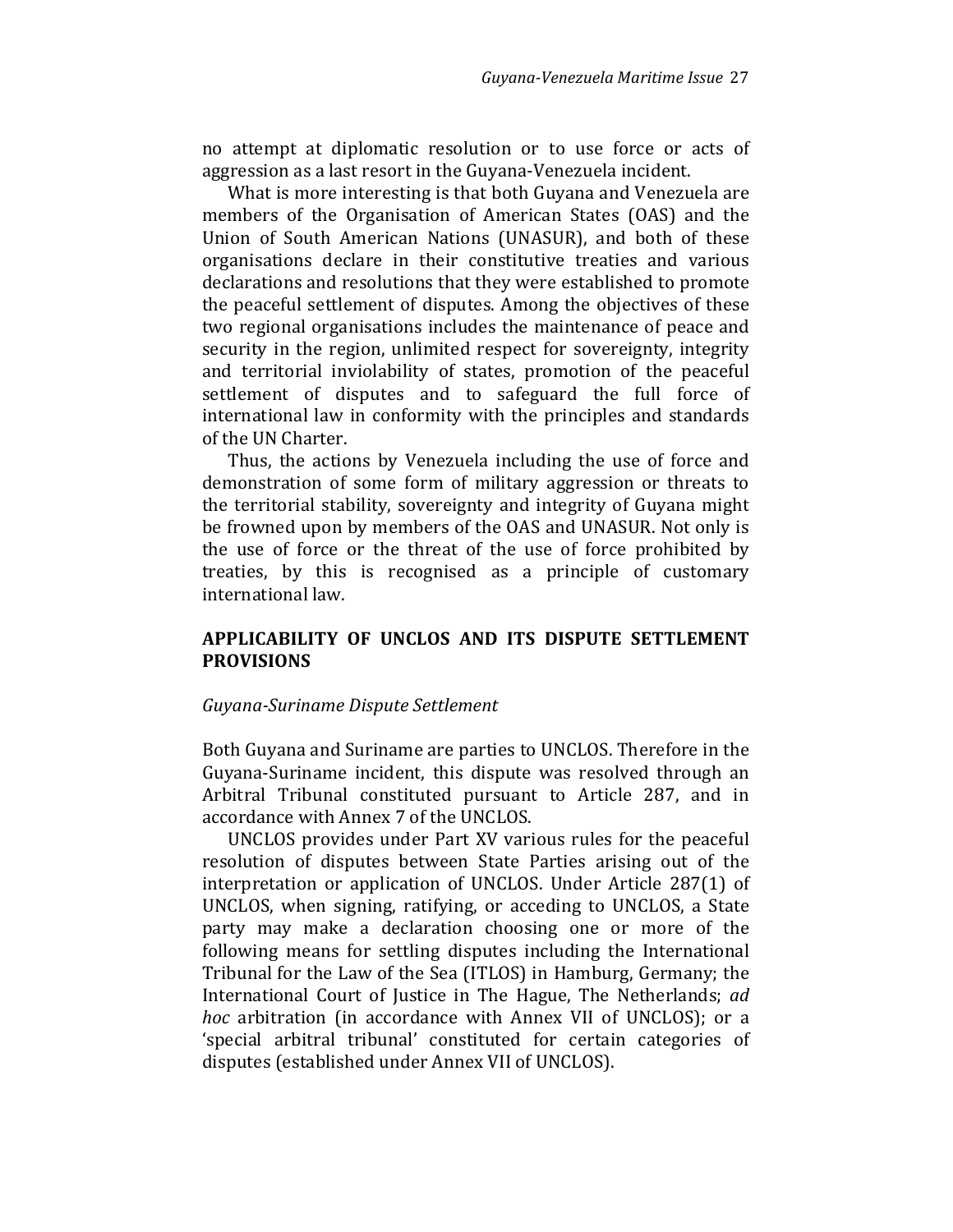The Permanent Court of Arbitration (PCA) has administered most of the UNCLOS Annex VII arbitrations to date. The PCA administered the dispute between Guyana and Suriname, which was instituted in February 2004 and decided by a final award rendered on September 17th, 2007. According to Article 287(3) of UNCLOS, arbitration under Annex VII is the default means of dispute settlement if a State has not expressed any preference with respect to the means of dispute resolution available under Article 287(1) of UNCLOS (and has not expressed any reservation or optional exceptions pursuant to Article 298 of UNCLOS). Also, pursuant to Article 287(5) of UNCLOS, if the parties have not accepted the same procedure for the settlement of the dispute, arbitration under Annex VII is the default means of dispute settlement (again subject to same exceptions or reservations pursuant to Article 298). Since the 1982 Convention came into force in 1994, nine cases have been arbitrated under Annex VII of UNCLOS. The Permanent Court of Arbitration (PCA) is acting, or has acted, as registry in eight of those cases.<sup>38</sup>

# Options for resolving the Guyana-Venezuela dispute

Even though Venezuela is not a party to UNCLOS this does not mean that there are no options available to resolve the dispute between Guyana and Venezuela. The fact that Venezuela is not a party to UNCLOS means that Venezuela is not subject to the compulsory dispute settlement mechanisms under that convention. Failing that, several other options are available to resolving the maritime dispute such Good Offices, mediation, conciliation, or a tribunal, such as the International Court Justice or Arbitration Tribunal.

According to reports,<sup>39</sup> the incident between Guyana and Venezuela is not a matter that can be settled at a bilateral level through diplomatic negotiations given that both countries are holding to their positions. Further, the current Good Officer Process between Guyana and Venezuela is dealing with the resuscitated claim to the Essequibo by Venezuela. The Good Officer Process is an option that can be utilised, but to utilize this process to resolve this maritime dispute would require a renewed mandate different terms of reference different to the one that was established in 1966.

While the Essequibo claim is one that had been settled before, the maritime delimitation was never formally addressed. According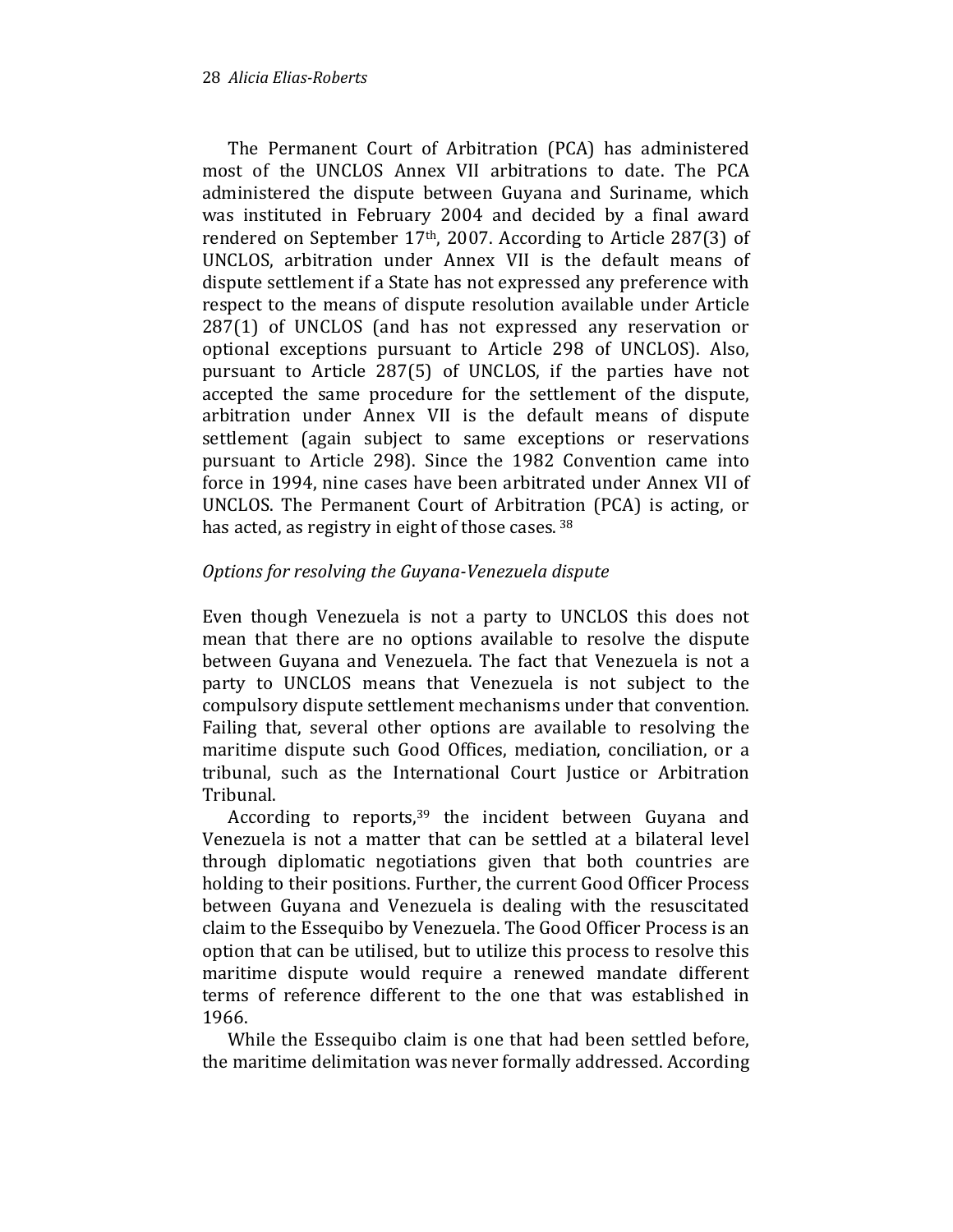to Guyana's Minister of Foreign Affairs, Rodrigues-Birkett, one good thing that has come out of the recent incident involving the seizure of the vessel is the fact that the maritime delimitation will formally be settled.<sup>40</sup> Indeed, the maritime delimitation between Guyana and Venezuela needs to be formally settled.

It is posited that Venezuela has a legal duty as well as a legal obligation to promote the settlement of disputes by peaceful means. As outline above, the obligation to settle disputes by peaceful means and to refrain from the use of force or threat of force, as well as the duty to respect the sovereignty, integrity and inviolability of states is reflected not only in the United Nations Charter, but in several UN Declarations and resolutions as well as regional treaties. These principles reflect customary international law and means that Venezuela has to promote the peaceful settlement of the dispute between it and Guyana. Further, Venezuela must not act in a manner which is contrary to its legal obligations.

## APPLICABILITY OF CUSTOMARY INTERNATIONAL LAW PRINCIPLES AFFECTING DELIMITATION

It is now important to turn to the applicability of the customary international law principles of equidistance/ special circumstances or equitable principles to resolve the dispute between Guyana and Venezuela, as well as and other factors affecting delimitation.

## Equitable or Equidistance Principle?

The question of delimitation of the continental shelf between opposite or adjacent States have given rise to many disputes. Under article 6 of the 1958 Geneva Convention on the Continental Shelf, in the absence of agreement between the States concerned, the boundary must be determined 'by application of the principle of equidistance from the nearest points of the baselines from which the breadth of the territorial sea of each State is measured.' It must be highlighted that unlike the 1958 Geneva Convention, UNCLOS is totally silent on any particular method of delimitation and subsequent jurisprudence has sought to clarify this anomaly under customary international law principles. Rather, UNCLOS focuses on an equitable result under the provisions of articles 74 and 83 quoted above.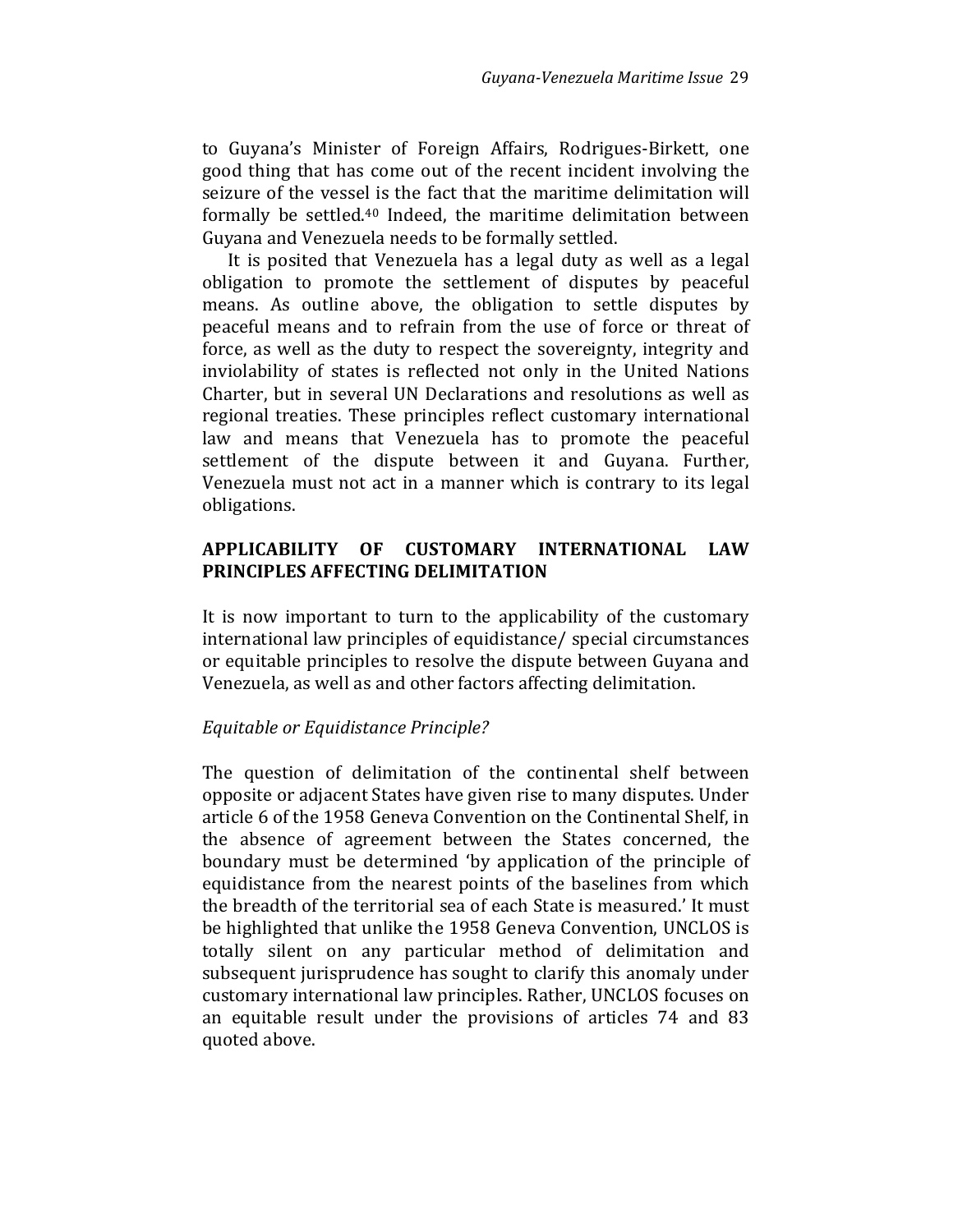It must highlighted that the principle of equidistance could lead to inequitable solutions, as became evident in the North Sea Continental Shelf cases<sup>41</sup> between the Federal Republic of Germany on the one side and the Netherlands and Denmark on the other) brought before the International Court of Justice (ICJ). The Court held that the principle at issue was not enshrined in customary international law; in its view the relevant general rule prescribed that the delimitation was to be effected 'by agreement in accordance with equitable principles.' This view was repeated by the same court in Tunisia v Libya Continental Shel $f^{42}$  ICJ Reports 1982 in Gulf of Maine (Canada v US)<sup>43</sup> ICJ Reports 1984 in Libya v Malta Continental Shelf<sup>44</sup> ICJ 1985 and in Maritime Delimitation in the area between Greenland and Jan Mayen (Denmark v Norway) $45$ ICI 1993.

However, after 35 years of hesitation, the ICJ finally accepted what it had rejected in the North Sea cases, that the equidistance/special circumstances approach reflects customary international law. In the Guyana/Suriname Award of 17th September 2007 the Permanent Court of Arbitration confirmed that this is the case both for the delimitation of the territorial sea and for the delimitation of the continental shelf, EEZ, or when drawing a single delimitation line. In subsequent cases the ICJ has also confirmed this principle.<sup>46</sup>

Therefore, the method to delimit the EEZ in the current Guyana-Venezuela dispute will be the equidistance/special circumstances method which involves first drawing an equidistance line, then considering whether there are other factors calling for the adjustment or shifting of that line in order to achieve an 'equitable result.'

# OPPORTUNITY FOR A JOINT UNITISATION AGREEMENT BETWEEN GUYANA AND VENEZUELA

International unitization agreements for the joint exploration and production of oil and gas reservoirs have been the subject of extensive literature in the last few years.<sup>47</sup> This paper does not intend to address the broad and far-reaching subject of unitization agreements generally but, rather, to highlight that there is the opportunity that if the territorial dispute and maritime delimitation should prove to be a lengthy and complex process that Guyana and Venezuela, the two states can enter into a Joint Unitisation Development Agreement or treaty to allow economic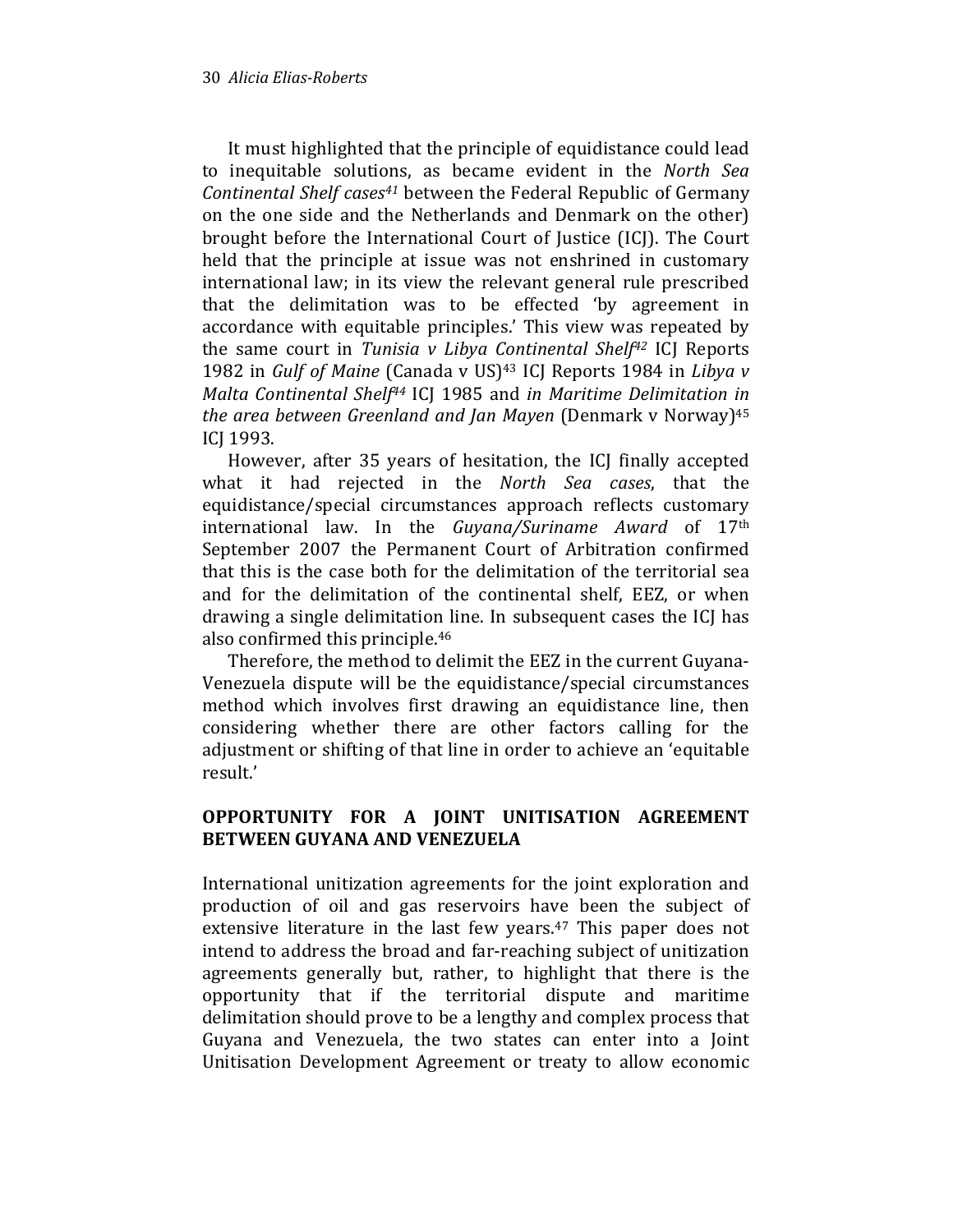development in the area to go ahead, even while the boundary dispute remains unresolved. Unitisation treaties or framework unitisation agreements may be entered in by countries that share common maritime boundaries for the development and exploitation of transboundary or cross-border hydrocarbon reservoirs. These agreements seek to establish the regulatory framework for the development of hydrocarbon reservoirs that extend across their common delimitation borders. The primary bilateral treaties aim to provide for the exploitation of transboundary reservoirs as single units. By exploiting a reservoir as a single unit, both countries can ensure each country's fair participation share of such reservoir, efficiency in exploitation, the prevention of waste and revenue maximization.

In Latin America, two framework unitization agreements have already been executed: the 2007 Trinidad-Venezuela Framework Agreement<sup>48</sup> and the 2012 U.S.-Mexico Framework Agreement.<sup>49</sup> However, in contrast to the Guyana-Venezuela situation, there was no territorial dispute to the maritime areas under those two framework agreements.

Unitisation agreements are can be used in situations where the maritime border between the countries is still disputed. For example, the Japan-South Korea Joint Development Agreement relating to part of the continental shelf extending southward into the northern part of the East China Sea was done because the countries involved desired to establish a mechanism to share jointly in agreed proportions of the hydrocarbons found in the disputed area while preserving their respective rights in connection with the border dispute.50 Another example of a unitisation agreement where there was territorial and border disputes occurred in 1995 with the UK-Argentina Joint Declaration on Hydrocarbons Cooperation. This agreement provided for cooperation in the joint exploitation of offshore hydrocarbons in the Falkland Islands/Islas Malvinas.51 Under the joint declaration, the two countries agreed to cooperate in encouraging offshore activities in the Falkland Islands/Islas Malvinas. The joint declaration created a Joint Commission composed of representatives of both parties, which was given the task of submitting recommendations and coordinating activities for the exploration and exploitation of hydrocarbons in an area of special cooperation. The joint declaration provided for cooperation in the granting of licenses and the establishment of the applicable commercial terms, including overall levels of fees, royalties,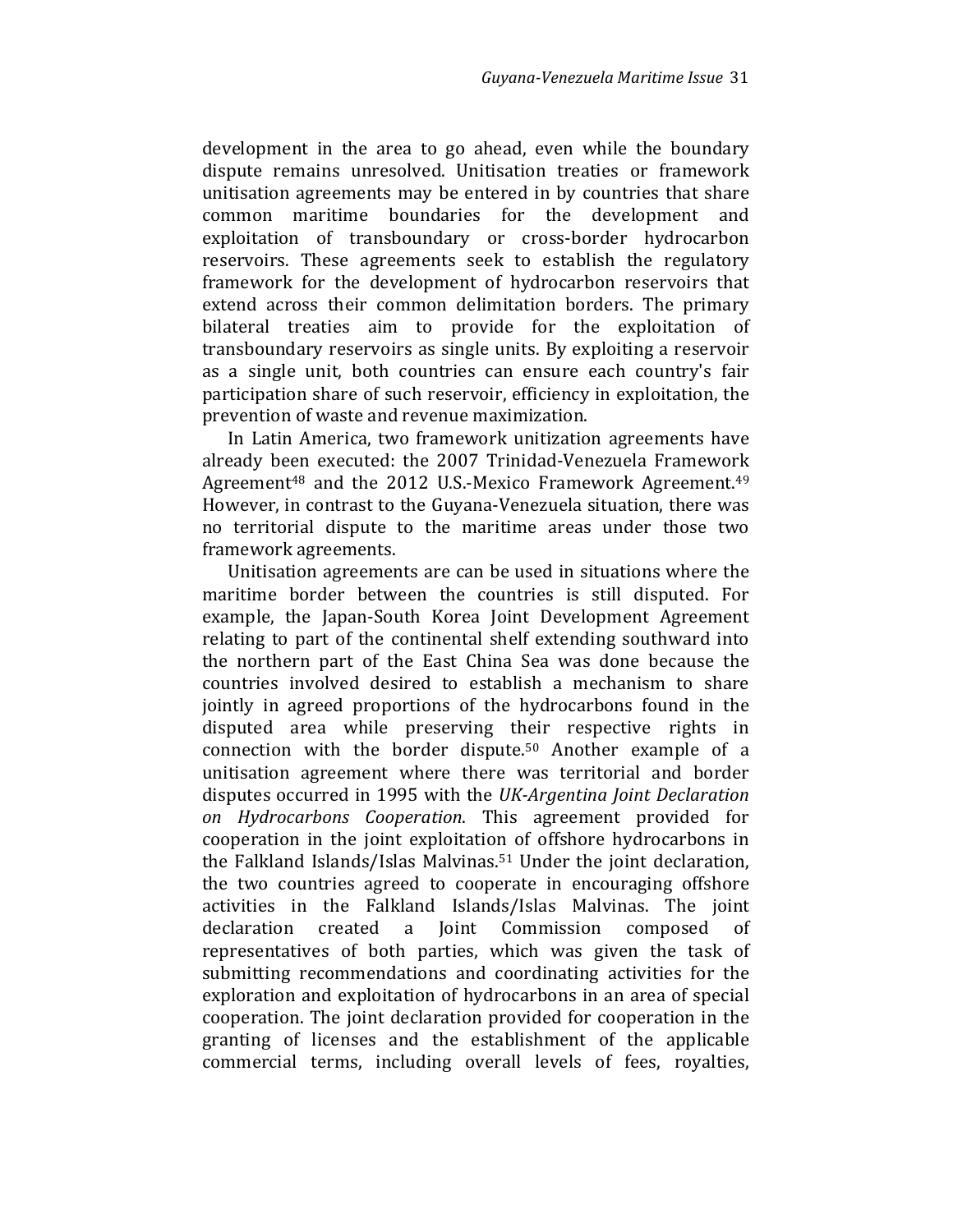charges and taxes, the delimitation of the blocks, sharing of geological data and establishment of safety standards for offshore activities.

It is there possible for the governments of Venezuela and Guyana to enter into a joint unitisation development agreement before any exploration occurs in order to establish a cooperative environment for future licensees to conduct exploration activities. The Unitisation agreements can establish a single body with authority to develop its own petroleum regulations and fiscal terms and to manage the jointly shared jurisdiction. The agreement can also provide that the benefits and burdens arising from future discoveries are to be shared between the two countries and their respective licensees on a predefined basis.

## **CONCLUSION**

It is submitted that the Guyana-Suriname incident can be used as a precedent of persuasive authority to determine the way forward in the Guyana-Venezuela dispute. The first case demonstrated the customary international law principle concerning the prohibition on the use of force would be applicable to the Guyana-Venezuela border dispute. While it may be argued that Venezuela acted contrary to international law norms when it detained the RV Teknik Perdana, Venezuela might see this as an act of protecting its territorial claim to the disputed area through application of the uti possidetis principle. The first case involving Guyana and Suriname also helps us to identify applicable legal principles, such as the equidistance or special circumstances principle with respect to the delimitation of the maritime zones under customary international law, even though not expressed under UNCLOS. Additionally, even though Venezuela is not party to UNCLOS, the provisions of UNCLOS concerning the Guyana-Venezuela incident reflect customary international law and therefore are relevant to resolve the dispute between Guyana and Venezuela. Venezuela may not be subject to the dispute mechanisms under UNCLOS, but as a state it has rights and duties under international law, and one such duty is the obligation to promote the peaceful settlement of disputes.

Going forward, both Venezuela and Guyana have a duty to resolve their dispute concerning title to Essequibo and delimitation of maritime zones in conformity with the principles and standards of international law, both under the United Nations Charter as well as under several regional international treaties. It is submitted as a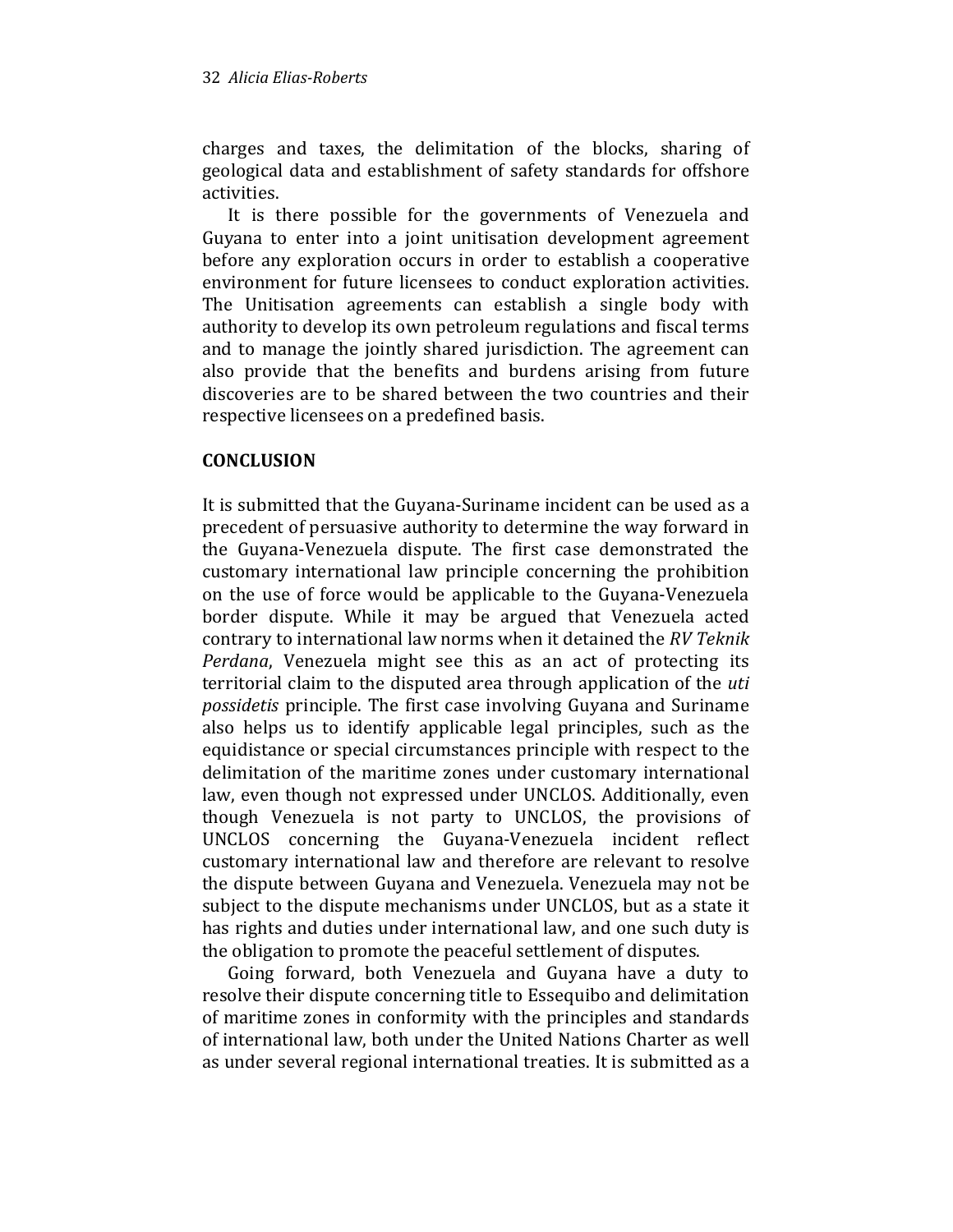first step in the process both parties ought to utilise the current Good Office process currently in place and simply expand the mandate to incorporate the October 2013 incident. Further, there is also the possibility that if the delimitation should prove to be a lengthy and complex process that the two states can enter into a Joint Unitisation Development Agreement or treaty to allow economic development in the area to go ahead, even while the boundary dispute remains unresolved. Cooperation between Guyana and Venezuela is of utmost importance, considering that, under international law, countries under no obligation to enter into unitisation agreements to cooperate for the joint development of transboundary hydrocarbon reservoirs. International law cannot compel a state to accept the idea of unitization with regard to exploitation of common petroleum deposits if the state is not willing to do so. Nevertheless, even though customary international law has not developed a principle compelling there seems to be a global trend with regard to exploitation of cross-border deposits in favor of cooperative development.

As a result of the October 2013 incident the hunt for oil by Guyana in the now disputed waters is at a standstill until the delimitation is settled. This unfortunate incident most likely signalled a negative factor in the diplomatic relations between Guyana and Venezuela. For, Guyana it will most likely have a negative financial effect as potential investors who intended to explore in the disputed area may change their minds, as there is no assurance that another vessel attempting to conduct a survey in that location will not meet the same fate. However, the good news is that the Guyana-Venezuela incident provides an opportunity for these two South American States to finally settle their territorial and maritime delimitation in a formal and legally binding nature.

## NOTES ON CONTRIBUTOR

Alicia Elias-Roberts is an attorney-at-law and law lecturer at the University of the West Indies. She obtained her first degree at the University of Guyana, a Masters of Law (BCL) from the University of Oxford in the UK and an LLM in Energy, Environment and Natural Resource Law from the University of Houston in Texas, USA. She was previously a Legal Consultant with Caribbean Community (CARICOM) Secretariat. She was a law lectured at the University of Guyana for 10 years. She currently lectures Public International Law, Environmental Law, International Environmental Law and Administrative Law at the University of the West Indies. Email: alicia.elias-roberts@sta.uwi.edu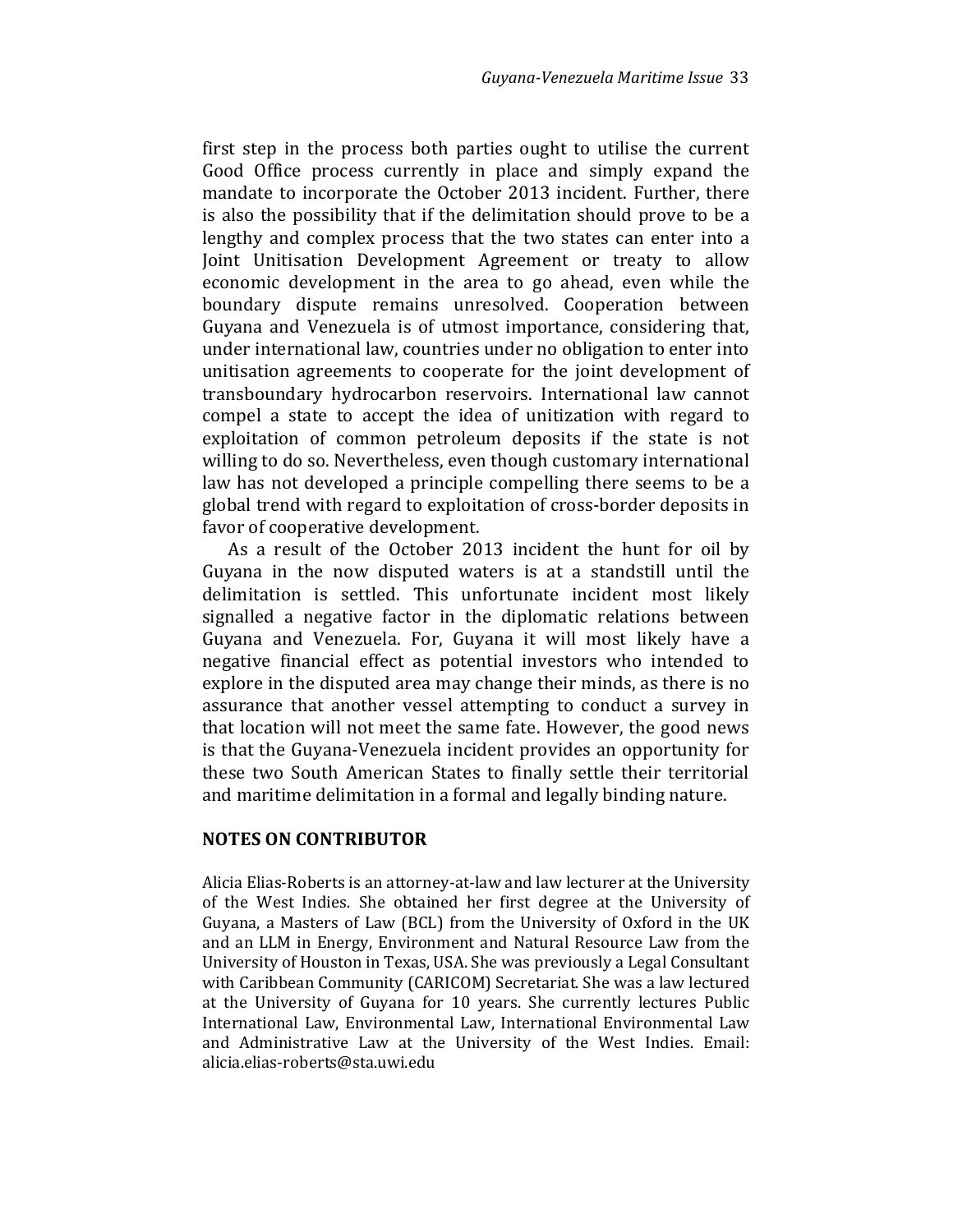# **NOTES**

- <sup>1</sup> Text of the 1907 Romanes Lecture on the subject of Frontiers by Lord Curzon of Kedleston, Viceroy of India (1898-1905) and British Foreign Secretary (1919-24) http://www-ibru.dur.ac.uk/resources/docs/curzon1.html, accessed November 11, 2013.
- <sup>2</sup> United Nations Convention on the Law of the Seas (UNCLOS) UN Doc. A/CONF. 62/122; 21 ILM 1261.
- <sup>3</sup> United Kingdom v Venezuela (British Guiana v. Venezuela Boundary Arbitration) (1899) 92 BFSP 160.
- <sup>4</sup> 'Guyana-Venezuela Border Dispute,' as reported in Keesing's Record of World Events Online (1960-Present) Vol. 45 (October 1999) VENEZUELA, http://www.keesings.com, accessed November 11, 2013.
- <sup>5</sup> P.K. Menon 'The Guyana-Venezuela Boundary Dispute' Encyclopaedia of Public International Law 6 (1972): 212.
- <sup>6</sup> British Guiana v. Venezuela Boundary Arbitration, 92.
- <sup>7</sup> See Minquiers and Ecrehos, ICJ Reports 1953 p 47, 55-7, where the Court stated that the issue of possession and effective occupation was equated with sovereignty.
- <sup>8</sup> Burkina Faso/Mali, ICJ Reports 1986 p 544, 566; see also El Salvador/Honduras, ICJ Reports 1992 p 351, 386-8.
- <sup>9</sup> 'Guyana, Venezuela Maritime Boundary issue…Technical team to meet within four months,' Kaieteur Newspaper, October 18, 2013, accessed November 11, 2013, http://www.kaieteurnewsonline.com/2013/10/18/guyana-venezuela-maritimeboundary-issuetechnical-team-to-address-matter-within-four-months/; and 'Oil Search in disputed Guyana/Venezuela waters halted' ,' Kaieteur Newspaper, October 20, 2013, accessed November 11, 2013, http://www.kaieteurnewsonline.com/2013/10/20/guyanas-oil-search-haltsuntil-venezuelan-dispute-is-resolved/.
- <sup>10</sup> 'Oil Search in disputed Guyana/Venezuela waters halted', Kaieteur Newspaper, October 20, 2013,
- <sup>11</sup> Ibid.
- <sup>12</sup> PCA Arbitral Tribunal constituted pursuant to Art. 287, and in accordance with Annex VII of the UNCLOS; Guyana-Suriname Maritime Boundary Arbitration, as available through: http://www.pca-cpa.org/showpage.asp?pag\_id=1147, accessed November 11, 2013.
- <sup>13</sup> Joint Communiqué Signed at the Conclusion of the State Visit to Suriname by Hugh Desmond Hoyte, President of the Cooperative Republic of Guyana and Ramsewak Shankar, President of the Republic of Suriname (25 December 1989); See also, Guyana-Suriname Maritime Boundary Arbitration Award, 157.
- <sup>14</sup> Ibid.
- <sup>15</sup> Guyana-Suriname Maritime Boundary Arbitration, 157.
- <sup>16</sup> Ibid., 158.

<sup>18</sup> Ibid., 156.

- <sup>20</sup> United Nations Convention on the Law of the Seas (UNCLOS) UN Doc.  $A/CONF$ . 62/122; 21 ILM 1261.
- <sup>21</sup> James Crawford, *Browlie's Principles of Public International Law*,  $8<sup>th</sup>$  edn. (Oxford: Oxford University Press, 2012) 256.
- <sup>22</sup> Article 308(1), UNCLOS.
- <sup>23</sup> Geneva Convention on the Territorial Sea and the Contiguous Zone, 516 U.N.T.S. 205; (1958) A.J.I.L. 834; Geneva Convention on the High Seas, 450 U.N.T.S. 82;

<sup>17</sup> Ibid.

<sup>19</sup> Ibid., 157.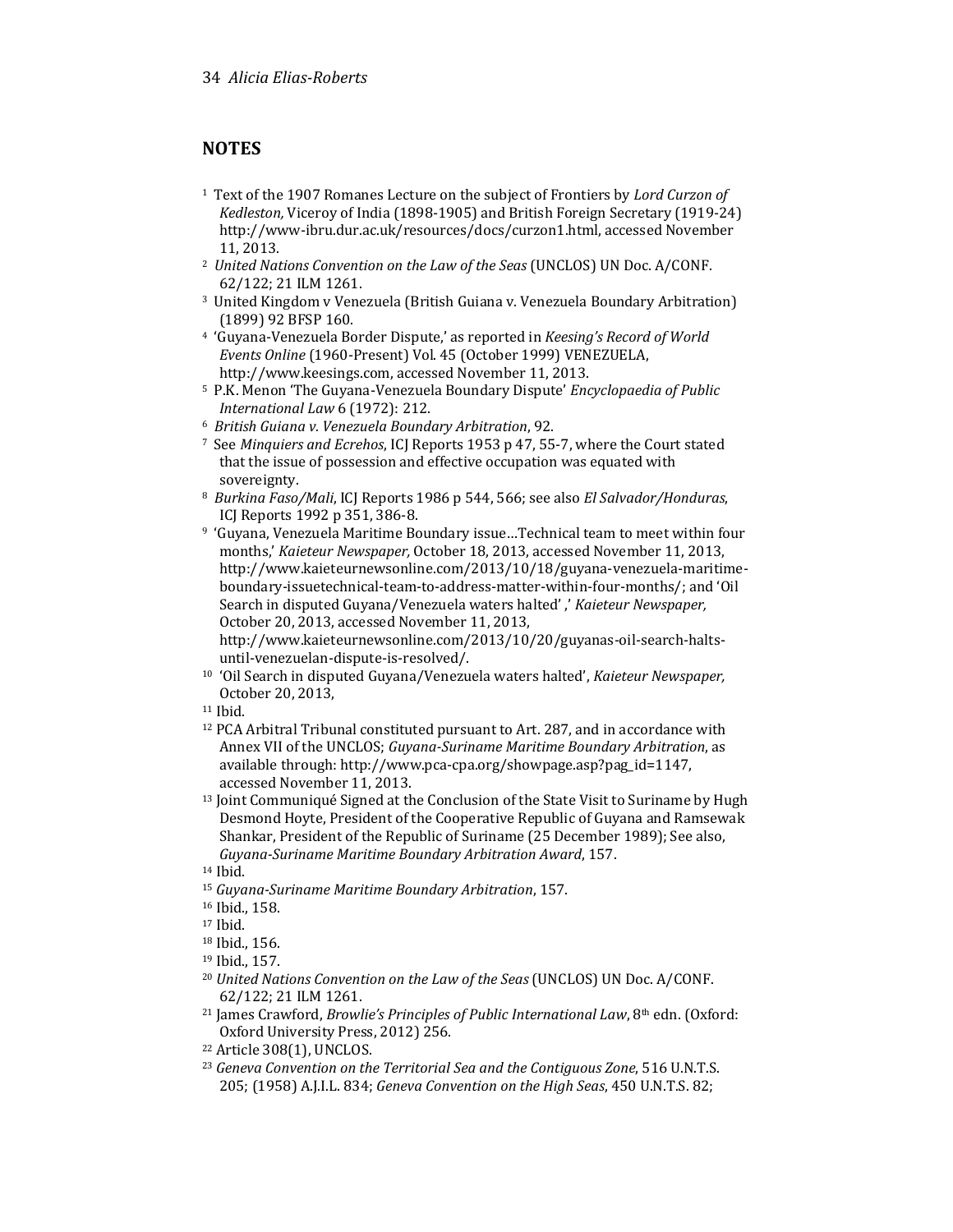(1958) 52 A.J.I.L. 842; Geneva Convention on the Continental Shelf, 499 U.N.T.S. 311; (1958) 52 A.J.I.L. 858; and Geneva Convention on Fishing and Conservation of the Living Resources of the High Seas, 599 U.N.T.S. 285; (1958) 52 A.J.I.L. 851 <sup>24</sup> United Nations Treaty Section,

http://treaties.un.org/Pages/ViewDetailsIII.aspx?&src=TREATY&mtdsg\_no=XXI ~6&chapter=21&Temp=mtdsg3&lang=en accessed November 11, 2013.

- 26 http://www.heritage.org/research/testimony/2012/06/the-law-of-the-seaconvention-treaty-doc-103-39
- $27$  David Harris, Case and Materials on International Law,  $7<sup>th</sup>$  edn. (London: Sweet and Maxwell, 2010) 321; See also Nicaragua Case, North Sea Continental Shelf Cases, (Federal Republic of Germany v Denmark and the Netherlands) ICJ Report 1969, 3.
- <sup>28</sup> Article 33, UNCLOS.
- <sup>29</sup> Article 57, UNCLOS.
- <sup>30</sup> Article 64, UNCLOS.
- <sup>31</sup> Franco-Canadian Fisheries Arbitration (1986) Golfe du Saint-Laurent (Filetage), French-Canadian Arbitral Tribunal, 17 July 1986 in RGDIP (1986) 713-86.
- $32$  M/V Saiga No. 2 (St. Vincent and the Grenadines v Guinea) Case No 2 Judgment of 1 July 1999, paras 56-59.
- <sup>33</sup> Ibid., 137.
- <sup>34</sup> Ibid., 155.
- <sup>35</sup> Article 77, UNCLOS.
- <sup>36</sup> North Sea Continental Shelf, ICJ Reports 1969, 3 paras 19, 39, and 43.
- <sup>37</sup> Ibid., at para. 16 of the judgment.
- $38$  The other cases arbitrated under the auspices of the PCA includes: *Philippines v. China*, which was instituted in January 2013 and is still pending; *Argentina v.* Ghana, (the 'ARA Libertad Arbitration'), which was instituted in October 2012 and is still pending; Mauritius v. United Kingdom, which was instituted in December 2010 and is still pending; Bangladesh v. India, which was instituted in October 2009 and is still pending; Barbados v. Trinidad and Tobago, which was instituted in February 2004 and decided by a final award rendered on April 11, 2006; Malaysia v. Singapore, which was instituted in July 2003 and terminated by an award on agreed terms rendered on September 1, 2005; and Ireland v. United Kingdom ('MOX Plant Case'), which was instituted in November 2001 and terminated through a tribunal order issued on June 6, 2008.
- <sup>39</sup> 'Guyana, Venezuela Maritime Boundary issue…Technical team to meet within four months,' Kaieteur Newspaper, October 18, 2013.
- <sup>40</sup> Ibid.
- <sup>41</sup> North Sea Continental Shelf, ICJ Reports 1969, 3.
- <sup>42</sup> Tunisia v Libya Continental Shelf, ICJ Reports 1982, 18.
- <sup>43</sup> Gulf of Maine (Canada v US) ICJ Reports 1984, 246
- 44 Libya v Malta Continental Shelf, ICJ 1985, 13.
- <sup>45</sup> Maritime Delimitation in the area between Greenland and Jan Mayen (Denmark v Norway), ICJ 1993, 37.
- <sup>46</sup> See, Territorial and Maritime Dispute between Nicaragua and Hondouras in the Caribbean Sea (Nicaragua v Honduras ) Judg of Oct 2007.
- <sup>47</sup> See, Jacqueline Lang Weaver and David F. Asmus, 'Unitizing Oil and Gas Fields Around the World; A Comparative Analysis of National Laws and Private Contracts' 28 Hous. J. of Int'l L. 4 (2006); Ana E. Bastida et al., Cross-Border Unitization and Joint Development Agreements: An International Law Perspective, 29 Hous. *J. of Int'l L.* 2 (2007); and Pablo Ferrante, *et al* 'Framework Agreements

<sup>25</sup> Ibid.